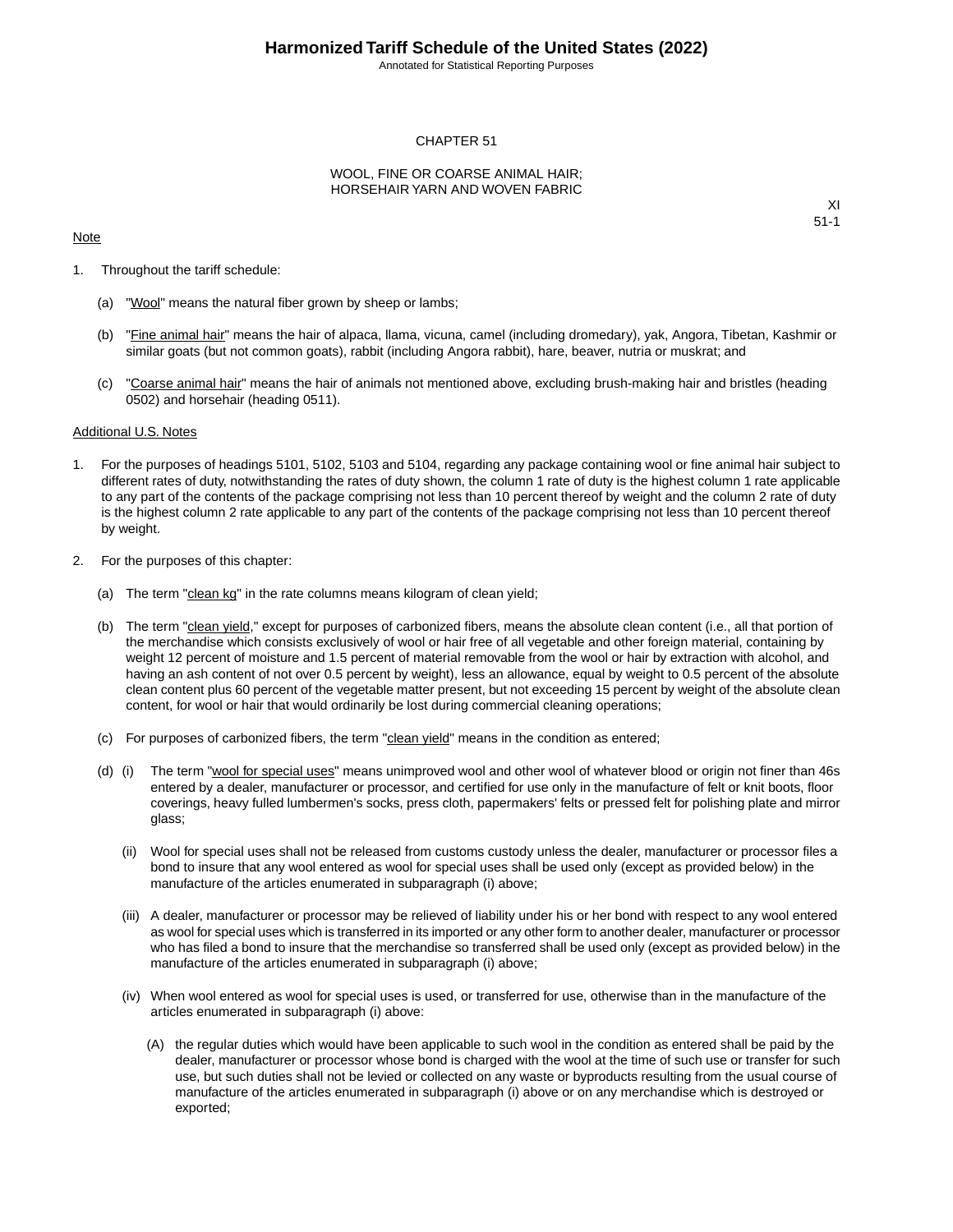Annotated for Statistical Reporting Purposes

Additional U.S. Notes (con.) XI 51-2

- (B) if prior to such use or transfer for such use there shall have been combined or mixed with such wool any other merchandise, the whole of the combination or mixture shall be regarded as being composed of wool entered as wool for special uses, unless the dealer, manufacturer or processor liable for the payment of the duties shall establish the quantity of bonded wool in such combination or mixture;
- (C) every dealer, manufacturer or processor who has given a bond pursuant to the provisions for wool for special uses shall report any transfer or use of merchandise contrary to the terms of the bond, within 30 days after such transfer or use, to the district director of customs in whose district the bond is filed, and for failure to so report such dealer, manufacturer or processor shall be liable to a penalty (in addition to the duties provided for) equal to the value of the merchandise so transferred or used at the time and place of such transfer or use; and
- (D) the clean yield of any wool shall be deemed to be 100 percent, unless the actual clean yield has been determined by suitable tests and such use or transfer for use occurs not later than 3 years after the date of entry of such wool;
- (e) The term "unimproved wool" means Aleppo, Arabian, Bagdad, Black Spanish, Chinese, Cordova, Cyprus, Donskoi, East Indian, Ecuadorean, Egyptian, Georgian, Haslock, Iceland, Karakul, Kerry, Manchurian, Mongolian, Oporto, Persian, Pyrenean, Sardinian, Scotch Blackface, Sistan, Smyrna, Sudan, Syrian, Tibetan, Turkestan, Valparaiso or Welsh Mountain wool and similar wool not improved by the admixture of merino or English blood; and
- (f) The standards for determining grades of wool shall be those which are established from time to time by the Secretary of Agriculture pursuant to law and which are in effect on the date of importation of the wool.

#### Compiler's Note

The provisions of subchapter II of chapter 99 (Miscellaneous Tariff Bills or MTBs), the provisions of the Generalized System of Preferences (GSP) found in General Note 4 and most product exclusions from the additional tariffs on products of China in subchapter III of chapter 99 expired on December 31, 2020. However, no endnotes or footnotes relating to these provisions have been deleted as of the issue date of this edition.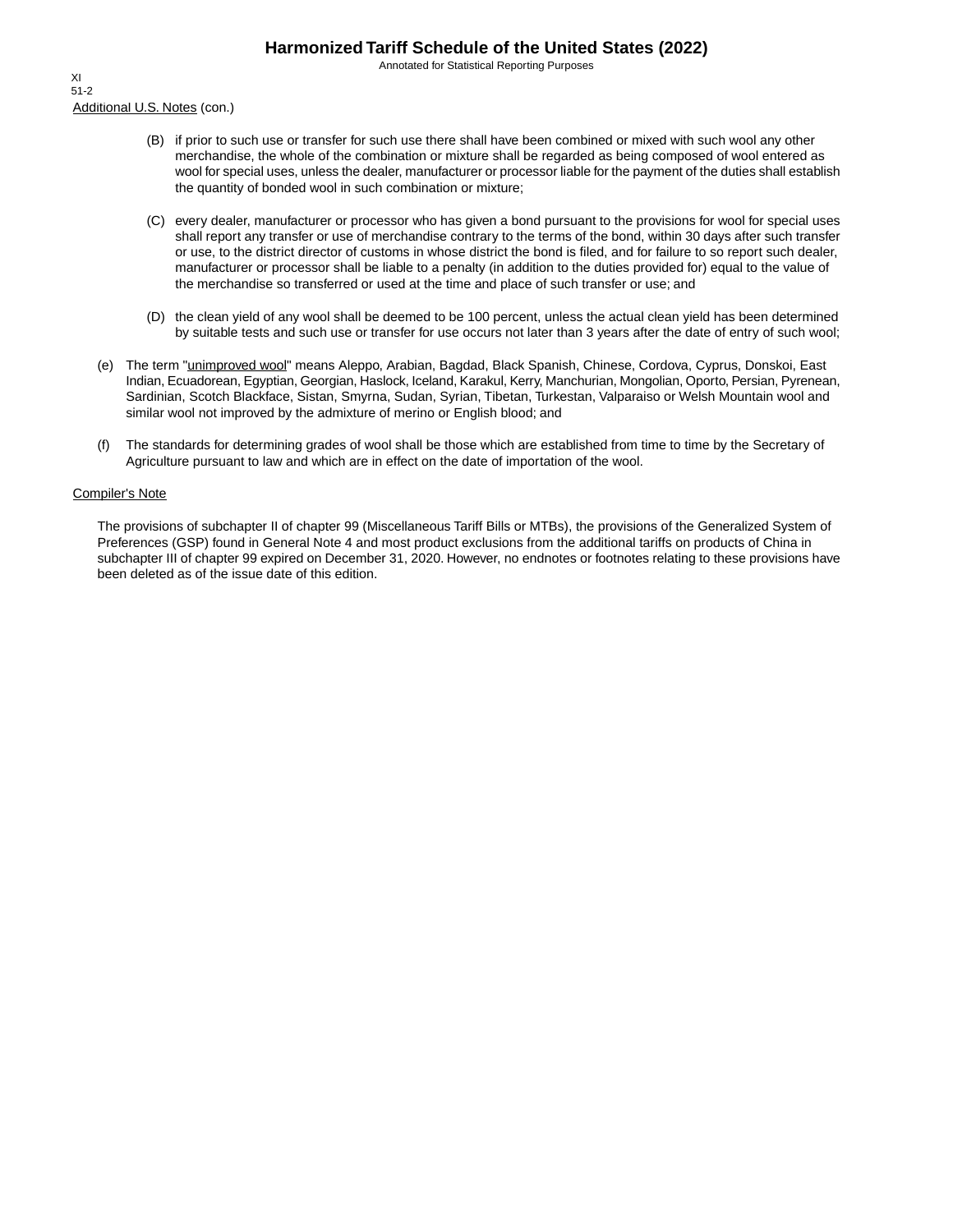Annotated for Statistical Reporting Purposes

| Heading/      | Stat.       |                                                                      | Unit                           |         | Rates of Duty                                                           |                     |
|---------------|-------------|----------------------------------------------------------------------|--------------------------------|---------|-------------------------------------------------------------------------|---------------------|
| Subheading    | Suf-<br>fix | Article Description                                                  | of<br>Quantity                 | General | 1<br>Special                                                            | $\overline{2}$      |
| 5101          |             | Wool, not carded or combed:<br>Greasy, including fleece-washed wool: |                                |         |                                                                         |                     |
| 5101.11       |             | Shorn wool:                                                          |                                |         |                                                                         |                     |
| 5101.11.10 00 |             | Unimproved wool; other wool, not finer than 46s:                     | cy kg Free <sup>1/</sup><br>kg |         |                                                                         | Free, under<br>bond |
| 5101.11.20 00 |             | Other:<br>Unimproved wool; other wool, not finer                     | cy kg Free <sup>1/</sup>       |         |                                                                         | 55.1¢/clean kg      |
| 5101.11.40 00 |             | Other wool, finer than 40s but not finer                             | kg                             |         |                                                                         |                     |
|               |             |                                                                      | cy kg Free <sup>1/</sup><br>ka |         |                                                                         | 66.1¢/clean kg      |
| 5101.11.50 00 |             |                                                                      | kg                             |         |                                                                         | 77.2¢/clean kg      |
| 5101.11.60    |             |                                                                      |                                |         | Free (AU, BH, CL,<br>CO, E, IL, JO, KR,<br>MA, OM, P, PA,<br>PE, S, SG) | 77.2¢/clean kg      |
|               | 30          |                                                                      | ka                             |         |                                                                         |                     |
|               | 60          |                                                                      | kg                             |         |                                                                         |                     |
| 5101.19       |             | Other:                                                               |                                |         |                                                                         |                     |
| 5101.19.10 00 |             | Unimproved wool; other wool, not finer than 46s:                     | cy kg Free <sup>1/</sup><br>kg |         |                                                                         | Free, under<br>bond |
| 5101.19.20 00 |             | Other:<br>Unimproved wool; other wool, not finer                     | cy kg Free <sup>1/</sup>       |         |                                                                         | 55.1¢/clean kg      |
| 5101.19.40 00 |             | Other wool, finer than 40s but not finer                             | kg                             |         |                                                                         | 66.1¢/clean kg      |
|               |             |                                                                      | cy kg Free <sup>1/</sup><br>ka |         |                                                                         |                     |
| 5101.19.50 00 |             |                                                                      | ka                             |         |                                                                         | 77.2¢/clean kg      |
| 5101.19.60    |             |                                                                      |                                |         | Free (AU, BH, CL,<br>CO, E, IL, JO, KR,<br>MA, OM, P, PA,<br>PE, S, SG) | 77.2¢/clean kg      |
|               | 30          |                                                                      | cy kg<br>kg                    |         |                                                                         |                     |
|               | 60          |                                                                      | cy kg<br>kg                    |         |                                                                         |                     |
|               |             |                                                                      |                                |         |                                                                         |                     |
|               |             |                                                                      |                                |         |                                                                         |                     |
|               |             |                                                                      |                                |         |                                                                         |                     |
|               |             |                                                                      |                                |         |                                                                         |                     |
|               |             |                                                                      |                                |         |                                                                         |                     |
|               |             |                                                                      |                                |         |                                                                         |                     |
|               |             |                                                                      |                                |         |                                                                         |                     |
|               |             |                                                                      |                                |         |                                                                         |                     |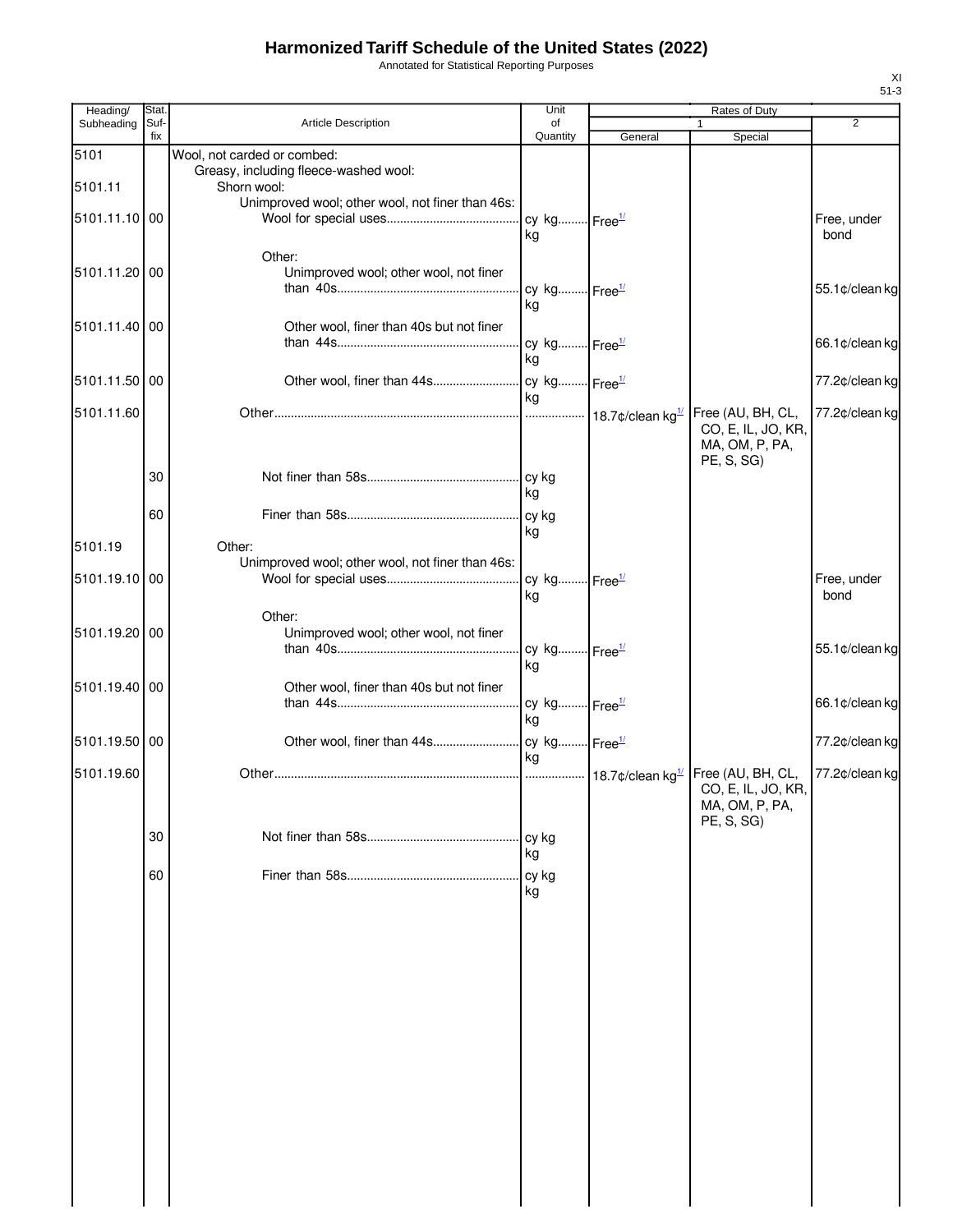Annotated for Statistical Reporting Purposes

| Heading/      | Stat.       |                                                       | Unit                     |         | Rates of Duty                     |                |
|---------------|-------------|-------------------------------------------------------|--------------------------|---------|-----------------------------------|----------------|
| Subheading    | Suf-<br>fix | Article Description                                   | of<br>Quantity           | General | 1<br>Special                      | $\overline{2}$ |
| 5101 (con.)   |             | Wool, not carded or combed: (con.)                    |                          |         |                                   |                |
| 5101.21       |             | Degreased, not carbonized:<br>Shorn wool:             |                          |         |                                   |                |
|               |             | Not processed in any manner beyond the                |                          |         |                                   |                |
|               |             | degreased condition:                                  |                          |         |                                   |                |
|               |             | Unimproved wool; other wool, not finer than<br>46s:   |                          |         |                                   |                |
| 5101.21.10 00 |             |                                                       |                          |         |                                   | Free, under    |
|               |             |                                                       | kg                       |         |                                   | bond           |
|               |             | Other:                                                |                          |         |                                   |                |
| 5101.21.15 00 |             | Unimproved wool; other wool, not finer                | cy kg Free <sup>1/</sup> |         |                                   | 59.5¢/clean kg |
|               |             |                                                       | kg                       |         |                                   |                |
| 5101.21.30 00 |             | Other wool, finer than 40s but not finer              |                          |         |                                   |                |
|               |             |                                                       | cy kg Free <sup>1/</sup> |         |                                   | 70.6¢/clean kg |
|               |             |                                                       | kg                       |         |                                   |                |
| 5101.21.35 00 |             |                                                       |                          |         |                                   | 81.6¢/clean kg |
| 5101.21.40    |             |                                                       | kg                       |         | Free (AU, BH, CL,                 | 81.6¢/clean kg |
|               |             |                                                       |                          |         | CO, E, IL, JO, KR,                |                |
|               |             |                                                       |                          |         | MA, OM, P, PA,                    |                |
|               | 30          |                                                       |                          |         | PE, S, SG)                        |                |
|               |             |                                                       | kg                       |         |                                   |                |
|               | 60          |                                                       | cy kg                    |         |                                   |                |
|               |             |                                                       | kg                       |         |                                   |                |
| 5101.21.65    | 00          | Other:<br>Unimproved wool; other wool, not finer than |                          |         |                                   |                |
|               |             |                                                       |                          |         |                                   | $81.6$ ¢/kg +  |
|               |             |                                                       |                          |         |                                   | 20%            |
| 5101.21.70 00 |             |                                                       |                          |         |                                   | $81.6¢/kg +$   |
|               |             |                                                       |                          |         | CO, IL, JO, KR,<br>MA, OM, P, PA, | 20%            |
|               |             |                                                       |                          |         | PE, S, SG)                        |                |
|               |             |                                                       |                          |         |                                   |                |
|               |             |                                                       |                          |         |                                   |                |
|               |             |                                                       |                          |         |                                   |                |
|               |             |                                                       |                          |         |                                   |                |
|               |             |                                                       |                          |         |                                   |                |
|               |             |                                                       |                          |         |                                   |                |
|               |             |                                                       |                          |         |                                   |                |
|               |             |                                                       |                          |         |                                   |                |
|               |             |                                                       |                          |         |                                   |                |
|               |             |                                                       |                          |         |                                   |                |
|               |             |                                                       |                          |         |                                   |                |
|               |             |                                                       |                          |         |                                   |                |
|               |             |                                                       |                          |         |                                   |                |
|               |             |                                                       |                          |         |                                   |                |
|               |             |                                                       |                          |         |                                   |                |
|               |             |                                                       |                          |         |                                   |                |
|               |             |                                                       |                          |         |                                   |                |
|               |             |                                                       |                          |         |                                   |                |
|               |             |                                                       |                          |         |                                   |                |
|               |             |                                                       |                          |         |                                   |                |
|               |             |                                                       |                          |         |                                   |                |
|               |             |                                                       |                          |         |                                   |                |
|               |             |                                                       |                          |         |                                   |                |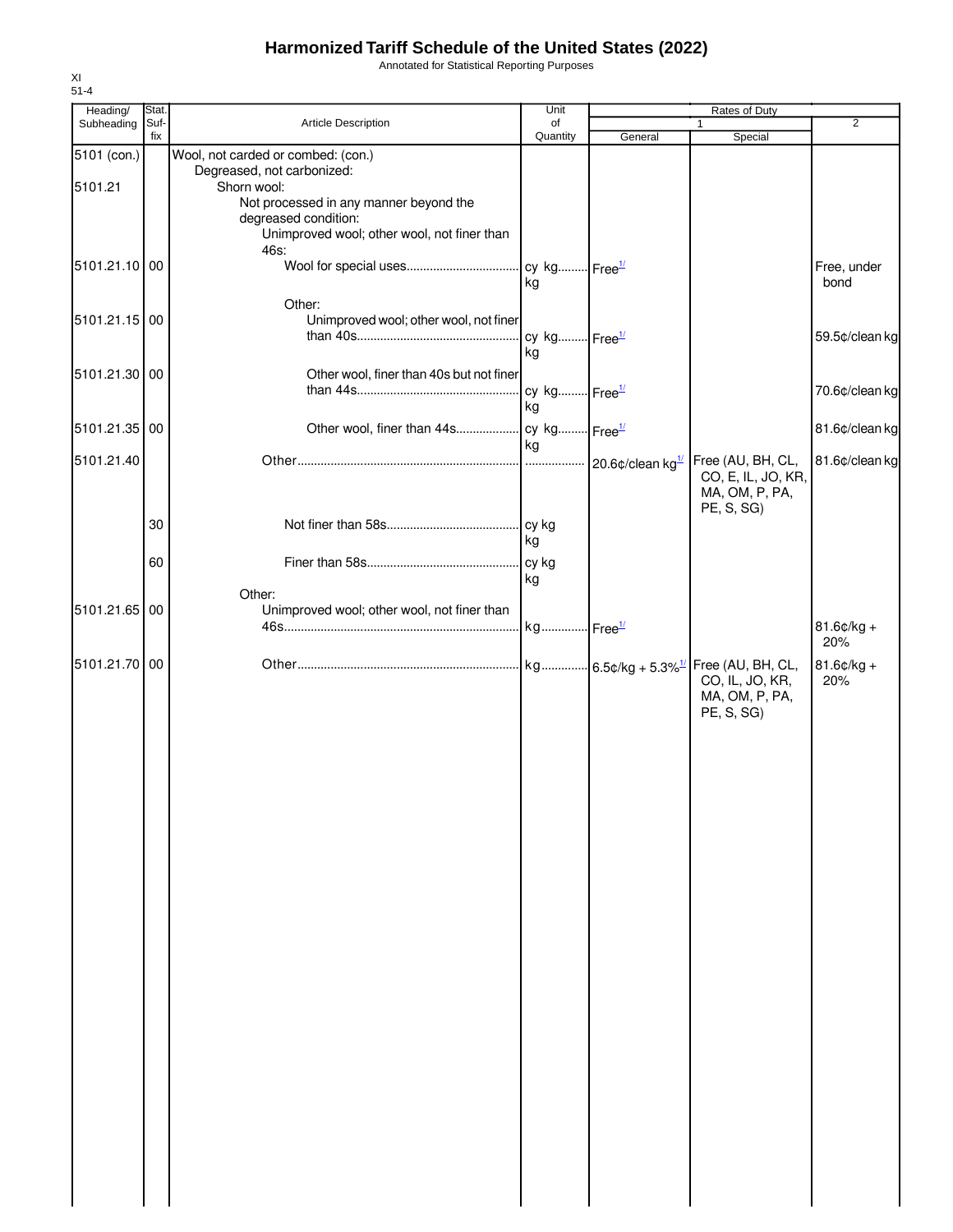Annotated for Statistical Reporting Purposes

| Heading/      | Stat.       |                                                                                     | Unit                     |         | <b>Rates of Duty</b>                    |                      |
|---------------|-------------|-------------------------------------------------------------------------------------|--------------------------|---------|-----------------------------------------|----------------------|
| Subheading    | Suf-<br>fix | Article Description                                                                 | of<br>Quantity           | General | Special                                 | 2                    |
| 5101 (con.)   |             | Wool, not carded or combed: (con.)                                                  |                          |         |                                         |                      |
| 5101.29       |             | Degreased, not carbonized: (con.)                                                   |                          |         |                                         |                      |
|               |             | Other:<br>Not processed in any manner beyond the                                    |                          |         |                                         |                      |
|               |             | degreased condition:                                                                |                          |         |                                         |                      |
|               |             | Unimproved wool; other wool, not finer than<br>46s:                                 |                          |         |                                         |                      |
| 5101.29.10 00 |             |                                                                                     |                          |         |                                         | Free, under          |
|               |             |                                                                                     | kg                       |         |                                         | bond                 |
|               |             | Other:                                                                              |                          |         |                                         |                      |
| 5101.29.15 00 |             | Unimproved wool; other wool, not finer                                              | cy kg Free <sup>1/</sup> |         |                                         | 59.6¢/clean kg       |
|               |             |                                                                                     | kg                       |         |                                         |                      |
| 5101.29.30 00 |             | Other wool, finer than 40s but not finer                                            |                          |         |                                         |                      |
|               |             |                                                                                     | ka                       |         |                                         | 70.6¢/clean kg       |
| 5101.29.35 00 |             |                                                                                     |                          |         |                                         | 81.6¢/clean kg       |
|               |             |                                                                                     | ka                       |         |                                         |                      |
| 5101.29.40    |             |                                                                                     |                          |         | Free (AU, BH, CL,                       | 81.6¢/clean kg       |
|               |             |                                                                                     |                          |         | CO, E, IL, JO, KR,<br>MA, OM, P, PA,    |                      |
|               |             |                                                                                     |                          |         | PE, S, SG)                              |                      |
|               | 30          |                                                                                     |                          |         |                                         |                      |
|               |             |                                                                                     | kg                       |         |                                         |                      |
|               | 60          |                                                                                     | kg                       |         |                                         |                      |
|               |             | Other:                                                                              |                          |         |                                         |                      |
| 5101.29.65 00 |             | Unimproved wool; other wool, not finer than                                         |                          |         |                                         |                      |
|               |             |                                                                                     |                          |         |                                         | $81.6$ ¢/kg +<br>20% |
| 5101.29.70 00 |             |                                                                                     |                          |         | Free (AU, BH, CL,                       | $81.6$ ¢/kg +        |
|               |             |                                                                                     |                          |         | CO, IL, JO, KR,                         | 20%                  |
|               |             |                                                                                     |                          |         | MA, OM, P, PA,<br>PE, S, SG)            |                      |
| 5101.30       |             | Carbonized:                                                                         |                          |         |                                         |                      |
|               |             | Not processed in any manner beyond the carbonized                                   |                          |         |                                         |                      |
| 5101.30.10 00 |             | condition:<br>Unimproved wool; other wool, not finer than 40s kg Free <sup>14</sup> |                          |         |                                         | 75.1¢/kg             |
| 5101.30.15 00 |             | Other wool, finer than 40s but not finer than 44s kg Free <sup>1/</sup>             |                          |         |                                         | 86.1¢/kg             |
|               |             |                                                                                     |                          |         |                                         |                      |
| 5101.30.30 00 |             | Other wool, finer than 44s but not finer than 46s kg Free <sup>1/</sup>             |                          |         |                                         | 97¢/kg               |
| 5101.30.40 00 |             |                                                                                     |                          |         | Free (AU, BH, CL,<br>CO, E, IL, JO, KR, | 97¢/kg               |
|               |             |                                                                                     |                          |         | MA, OM, P, PA,                          |                      |
|               |             |                                                                                     |                          |         | PE, S, SG)                              |                      |
| 5101.30.65 00 |             | Other:<br>Unimproved wool; other wool, not finer than 46s kg Free <sup>1/</sup>     |                          |         |                                         | $81.6¢/kg +$         |
|               |             |                                                                                     |                          |         |                                         | 20%                  |
| 5101.30.70 00 |             |                                                                                     |                          |         |                                         | $81.6¢/kg +$         |
|               |             |                                                                                     |                          |         | CO, IL, JO, KR,                         | 20%                  |
|               |             |                                                                                     |                          |         | MA, OM, P, PA,<br>PE, S, SG)            |                      |
|               |             |                                                                                     |                          |         |                                         |                      |
|               |             |                                                                                     |                          |         |                                         |                      |
|               |             |                                                                                     |                          |         |                                         |                      |
|               |             |                                                                                     |                          |         |                                         |                      |
|               |             |                                                                                     |                          |         |                                         |                      |
|               |             |                                                                                     |                          |         |                                         |                      |
|               |             |                                                                                     |                          |         |                                         |                      |
|               |             |                                                                                     |                          |         |                                         |                      |
|               |             |                                                                                     |                          |         |                                         |                      |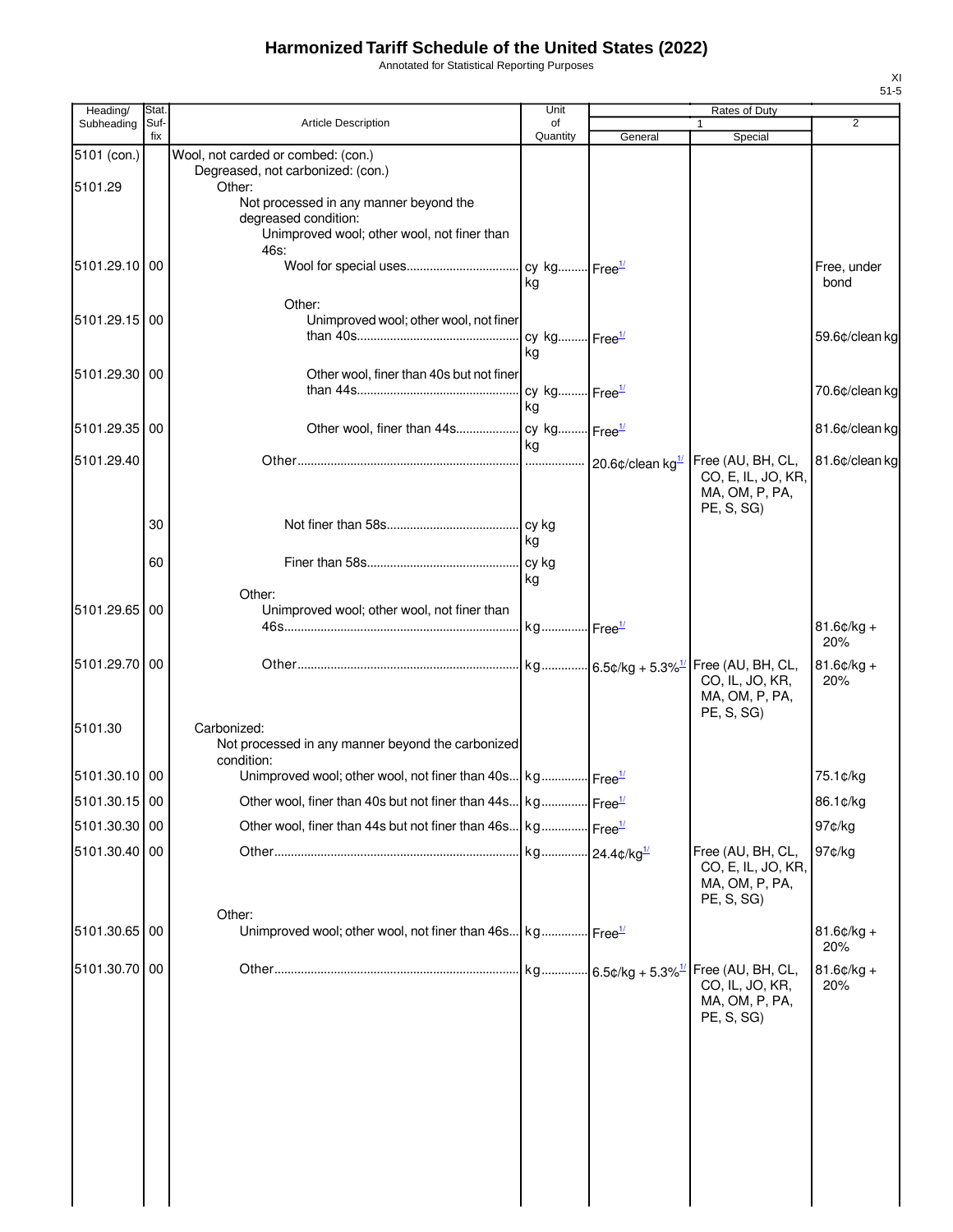Annotated for Statistical Reporting Purposes

| Heading/                 | Stat.       |                                                                                                        | Unit           |         | Rates of Duty                                                                          |                      |
|--------------------------|-------------|--------------------------------------------------------------------------------------------------------|----------------|---------|----------------------------------------------------------------------------------------|----------------------|
| Subheading               | Suf-<br>fix | <b>Article Description</b>                                                                             | of<br>Quantity | General | $\mathbf{1}$<br>Special                                                                | $\overline{2}$       |
| 5102                     |             | Fine or coarse animal hair, not carded or combed:<br>Fine animal hair:                                 |                |         |                                                                                        |                      |
| 5102.11<br>5102.11.10 00 |             | Of Kashmir (cashmere) goats:<br>Not processed in any manner beyond the                                 | kg             |         | Free (AU, BH, CL,<br>CO, E, IL, JO, KR,<br>MA, OM, P, PA,<br>PE, S, SG)                | 46.3¢/clean kg       |
| 5102.11.90 00            |             |                                                                                                        | kg             |         | Free (AU, BH, CL,<br>CO, IL, JO, KR,<br>MA, OM, P, PA,<br>PE, S, SG                    | $81.6$ ¢/kg +<br>20% |
| 5102.19                  |             | Other:<br>Not processed in any manner beyond the<br>degreased or carbonized condition:                 |                |         |                                                                                        |                      |
| 5102.19.20 00            |             |                                                                                                        | kg             |         | Free (AU, BH, CL,<br>CO, E, IL, JO, KR,<br>MA, OM, P, PA,<br>PE, S, SG)                | 55¢/clean kg         |
| 5102.19.60               |             |                                                                                                        |                |         | Free (A, AU, BH, CL, 6.9%<br>CO, D, E, IL, JO,<br>KR, MA, OM, P,<br>PA, PE, S, SG)     |                      |
|                          | 30          |                                                                                                        | l kg           |         |                                                                                        |                      |
|                          | 60          | Other:                                                                                                 | kg             |         |                                                                                        |                      |
| 5102.19.80 00            |             |                                                                                                        |                |         |                                                                                        | 35%                  |
| 5102.19.90 00            |             |                                                                                                        |                |         | Free (AU, BH, CL,<br>CO, IL, JO, KR,<br>MA, OM, P, PA,<br>PE, S, SG)                   | $81.6¢/kg +$<br>20%  |
| 5102.20.00 00            |             |                                                                                                        |                |         |                                                                                        | Free                 |
| 5103                     |             | Waste of wool or of fine or coarse animal hair, including yarn<br>waste but excluding garnetted stock: |                |         |                                                                                        |                      |
| 5103.10.00 00            |             |                                                                                                        |                |         | Free (A, AU, BH, CL, 50.7¢/kg<br>CO, D, E, IL, JO,<br>KR, MA, OM, P,<br>PA, PE, S, SG) |                      |
| 5103.20.00 00            |             |                                                                                                        |                |         | Free (A, AU, BH, CL, 55.1¢/kg<br>CO, D, E, IL, JO,<br>KR, MA, OM, P,<br>PA, PE, S, SG) |                      |
| 5103.30.00 00            |             |                                                                                                        |                |         | Free (AU, BH, CL,<br>CO, E, IL, JO, KR,<br>MA, OM, P, PA,<br>PE, S, SG                 | 30%                  |
|                          |             | 5104.00.00   00 Garnetted stock of wool or of fine or coarse animal hair kg Free <sup>1/</sup>         |                |         |                                                                                        | 57.3¢/kg             |
|                          |             |                                                                                                        |                |         |                                                                                        |                      |
|                          |             |                                                                                                        |                |         |                                                                                        |                      |
|                          |             |                                                                                                        |                |         |                                                                                        |                      |
|                          |             |                                                                                                        |                |         |                                                                                        |                      |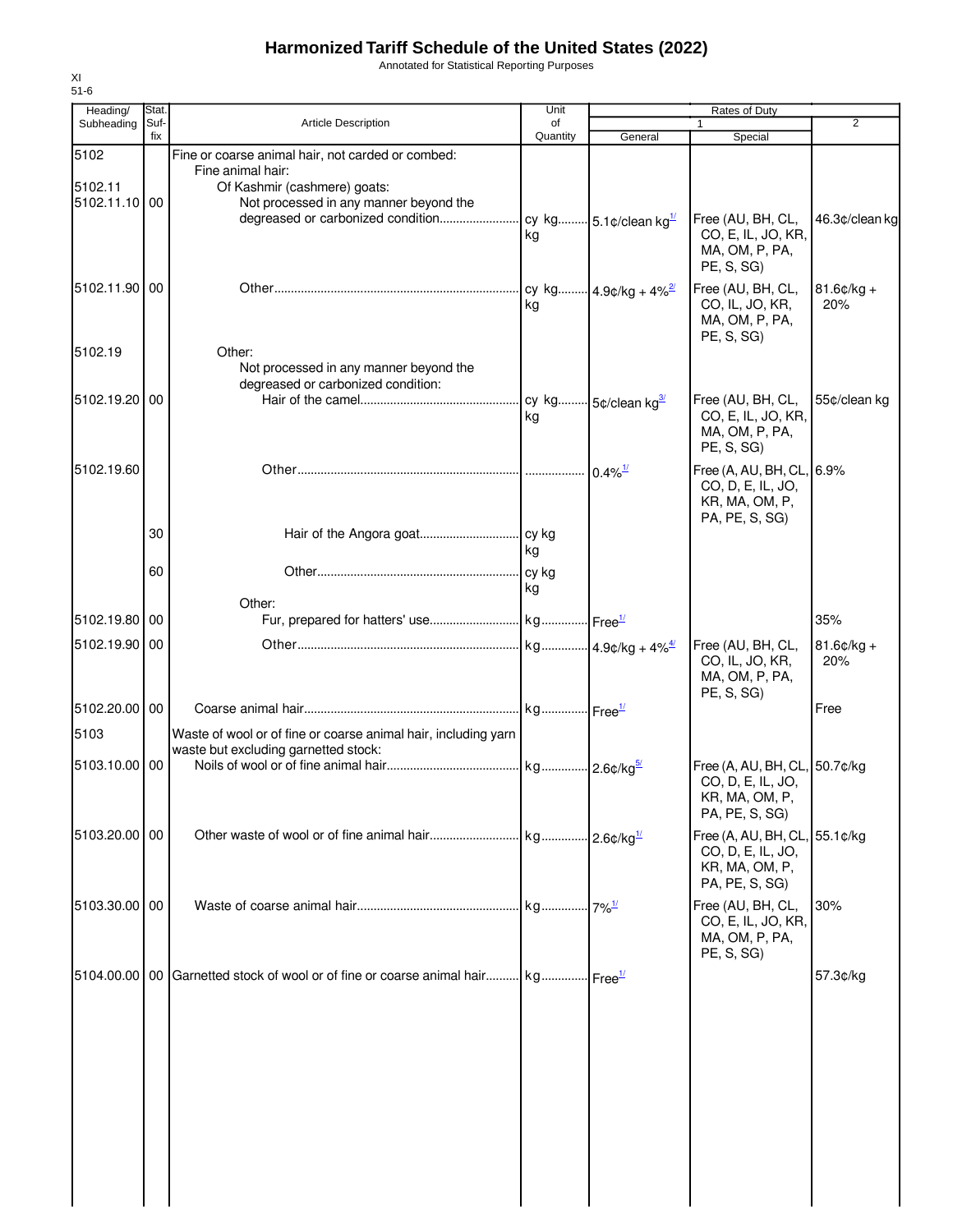Annotated for Statistical Reporting Purposes

| Heading/           | Stat. |                                                                                                | Unit     |         | Rates of Duty                                                        |                      |
|--------------------|-------|------------------------------------------------------------------------------------------------|----------|---------|----------------------------------------------------------------------|----------------------|
| Subheading         | Suf-  | <b>Article Description</b>                                                                     | of       |         |                                                                      | $\overline{2}$       |
| 5105               | fix   | Wool and fine or coarse animal hair, carded or combed<br>(including combed wool in fragments): | Quantity | General | Special                                                              |                      |
| 5105.10.00 00      |       | Wool tops and other combed wool:                                                               |          |         | CO, IL, JO, KR,<br>MA, OM, P, PA,<br>PE, S, SG)                      | $81.6¢/kg +$<br>20%  |
| 5105.21.00 00      |       |                                                                                                |          |         | Free (AU, BH, CL,<br>CO, IL, JO, KR,<br>MA, OM, P, PA,<br>PE, S, SG) | $81.6$ ¢/kg +<br>20% |
| 5105.29.00 00      |       |                                                                                                |          |         | CO, IL, JO, KR,<br>MA, OM, P, PA,<br>PE, S, SG)                      | $81.6$ ¢/kg +<br>20% |
| 5105.31.00 00      |       | Fine animal hair, carded or combed:                                                            |          |         | CO, IL, JO, KR,<br>MA, OM, P, PA,<br>PE, S, SG)                      | $81.6$ ¢/kg +<br>20% |
| 5105.39.00 00      |       |                                                                                                |          |         | CO, IL, JO, KR,<br>MA, OM, P, PA,<br>PE, S, SG                       | 81.6¢/kg<br>$+20%$   |
| 5105.40.00 00      |       |                                                                                                |          |         |                                                                      | 20%                  |
| 5106<br>5106.10.00 |       | Yarn of carded wool, not put up for retail sale:                                               |          |         | Free (AU, BH, CL,<br>CO, IL, JO, KR,<br>MA, OM, P, PA,<br>PE, S, SG) | 55.5%                |
|                    | 10    | Of which the average fiber diameter is not less than                                           |          |         |                                                                      |                      |
|                    | 90    |                                                                                                |          |         |                                                                      |                      |
| 5106.20.00 00      |       | Containing less than 85 percent by weight of wool (400) kg 6% <sup>1/</sup>                    |          |         | Free (AU, BH, CL,<br>CO, IL, JO, KR,<br>MA, OM, P, PA,<br>PE, S, SG) | 55.5%                |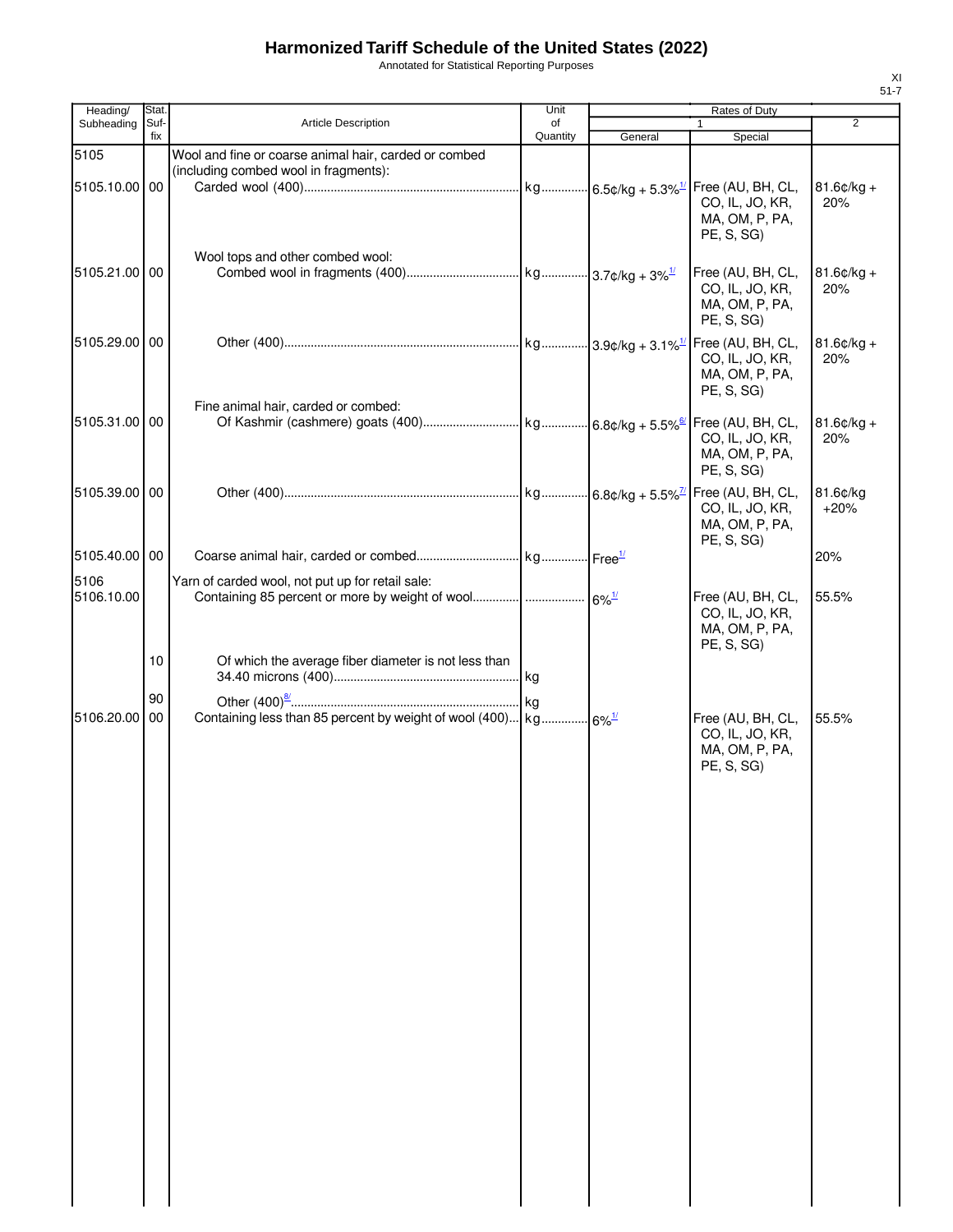Annotated for Statistical Reporting Purposes

| Heading/                         | Stat. |                                                                                                                                                              | Unit                 |                      | Rates of Duty                                                        |                |
|----------------------------------|-------|--------------------------------------------------------------------------------------------------------------------------------------------------------------|----------------------|----------------------|----------------------------------------------------------------------|----------------|
| Subheading                       | Suf-  | <b>Article Description</b>                                                                                                                                   | of                   |                      | 1                                                                    | $\overline{2}$ |
| 5107<br>5107.10<br>5107.10.30 00 | fix   | Yarn of combed wool, not put up for retail sale:<br>Containing 85 percent or more by weight of wool:<br>Of wool fiber with an average fiber diameter of 18.5 | Quantity             | General              | Special                                                              |                |
|                                  |       |                                                                                                                                                              | kg 6% <sup>1/</sup>  |                      | Free (AU, BH, CL,<br>CO, IL, JO, KR,<br>MA, OM, P, PA,<br>PE, S, SG) | 55.5%          |
| 5107.10.60 00<br>5107.20         |       | Containing less than 85 percent by weight of wool:                                                                                                           |                      |                      | Free (AU, BH, CL,<br>CO, IL, JO, KR,<br>MA, OM, P, PA,<br>PE, S, SG) | 55.5%          |
| 5107.20.30 00                    |       | Of wool fiber with an average fiber diameter of 18.5                                                                                                         |                      |                      | Free (AU, BH, CL,<br>CO, IL, JO, KR,<br>MA, OM, P, PA,<br>PE, S, SG) | 55.5%          |
| 5107.20.60 00                    |       |                                                                                                                                                              |                      |                      | Free (AU, BH, CL,<br>CO, IL, JO, KR,<br>MA, OM, P, PA,<br>PE, S, SG) | 55.5%          |
| 5108                             |       | Yarn of fine animal hair (carded or combed), not put up for<br>retail sale:                                                                                  |                      |                      |                                                                      |                |
| 5108.10<br>5108.10.30 00         |       | Carded:                                                                                                                                                      |                      |                      | Free (AU, BH, CL,<br>CO, IL, JO, KR,<br>MA, OM, P, PA,<br>PE, S, SG) | 55.5%          |
| 5108.10.40 00                    |       |                                                                                                                                                              |                      |                      | Free (AU, BH, CL,<br>CO, IL, JO, KR,<br>MA, OM, P, PA,<br>PE, S, SG) | 55.5%          |
| 5108.10.80 00                    |       |                                                                                                                                                              |                      |                      | Free (AU, BH, CL,<br>CO, IL, JO, KR,<br>MA, OM, P, PA,<br>PE, S, SG) | 55.5%          |
| 5108.20<br>5108.20.30 00         |       | Combed:                                                                                                                                                      |                      |                      | Free (AU, BH, CL,<br>CO, IL, JO, KR,<br>MA, OM, P, PA,<br>PE, S, SG) | 55.5%          |
| 5108.20.40 00                    |       |                                                                                                                                                              | kg                   | $-4\%$ <sup>1/</sup> | Free (AU, BH, CL,<br>CO, IL, JO, KR,<br>MA, OM, P, PA,<br>PE, S, SG) | 55.5%          |
| 5108.20.80                       | 00    |                                                                                                                                                              | kg 4% <sup>11/</sup> |                      | Free (AU, BH, CL,<br>CO, IL, JO, KR,<br>MA, OM, P, PA,<br>PE, S, SG) | 55.5%          |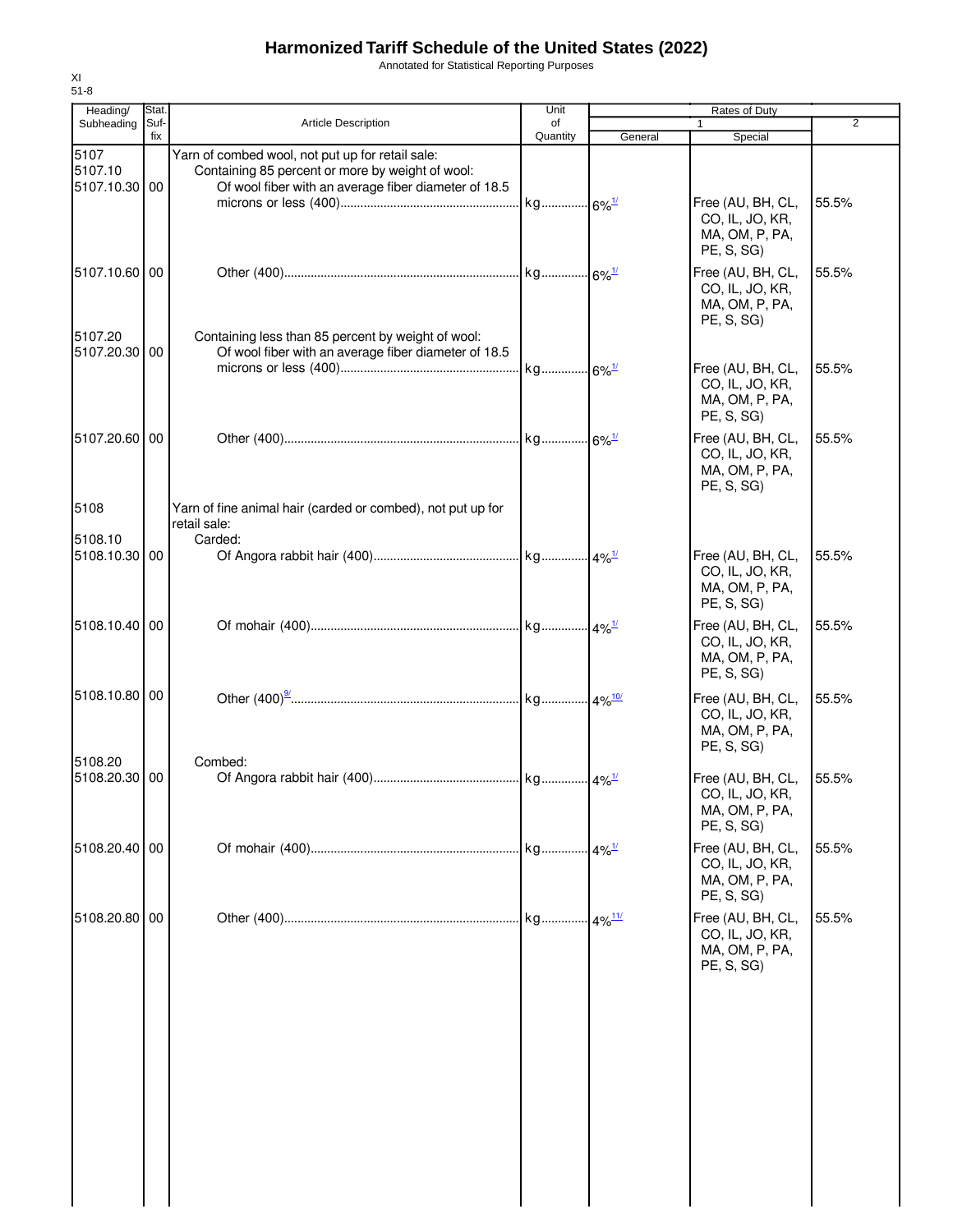Annotated for Statistical Reporting Purposes

| Heading/                 | Stat.       |                                                                                                                                                            | Unit           |         | <b>Rates of Duty</b>                                                 |                |
|--------------------------|-------------|------------------------------------------------------------------------------------------------------------------------------------------------------------|----------------|---------|----------------------------------------------------------------------|----------------|
| Subheading               | Suf-<br>fix | <b>Article Description</b>                                                                                                                                 | of<br>Quantity | General | Special                                                              | $\overline{2}$ |
| 5109<br>5109.10          |             | Yarn of wool or of fine animal hair, put up for retail sale:<br>Containing 85 percent or more by weight of wool or of fine<br>animal hair:                 |                |         |                                                                      |                |
| 5109.10.20 00            |             | Yarn of wool, colored (dyed or printed) and cut into                                                                                                       |                |         |                                                                      | Free           |
| 5109.10.40 00            |             | Other:                                                                                                                                                     |                |         | Free (AU, BH, CL,<br>CO, IL, JO, KR,<br>MA, OM, P, PA,<br>PE, S, SG) | 55.5%          |
| 5109.10.80               | 00          | Other:<br>Of wool fiber with an average fiber diameter                                                                                                     |                |         | Free (AU, BH, CL,<br>CO, IL, JO, KR,<br>MA, OM, P, PA,<br>PE, S, SG) | 55.5%          |
| 5109.10.90 00            |             |                                                                                                                                                            |                |         | Free (AU, BH, CL,<br>CO, IL, JO, KR,<br>MA, OM, P, PA,<br>PE, S, SG) | 55.5%          |
| 5109.90<br>5109.90.20 00 |             | Other:<br>Yarn of wool, colored (dyed or printed) and cut into                                                                                             |                |         |                                                                      | Free           |
| 5109.90.40               | 00          | Other:                                                                                                                                                     |                |         | Free (AU, BH, CL,<br>CO, IL, JO, KR,<br>MA, OM, P, PA,<br>PE, S, SG) | 55.5%          |
| 5109.90.80 00            |             | Other:<br>Of wool fiber with an average fiber diameter                                                                                                     |                |         | Free (AU, BH, CL,<br>CO, IL, JO, KR,<br>MA, OM, P, PA,<br>PE, S, SG) | 55.5%          |
| 5109.90.90 00            |             |                                                                                                                                                            |                |         | Free (AU, BH, CL,<br>CO, IL, JO, KR,<br>MA, OM, P, PA,<br>PE, S, SG) | 55.5%          |
|                          |             | 5110.00.00 00 Yarn of coarse animal hair or of horsehair (including gimped<br>horsehair yarn), whether or not put up for retail sale kg Free <sup>1/</sup> |                |         |                                                                      | 20%            |
|                          |             |                                                                                                                                                            |                |         |                                                                      |                |
|                          |             |                                                                                                                                                            |                |         |                                                                      |                |
|                          |             |                                                                                                                                                            |                |         |                                                                      |                |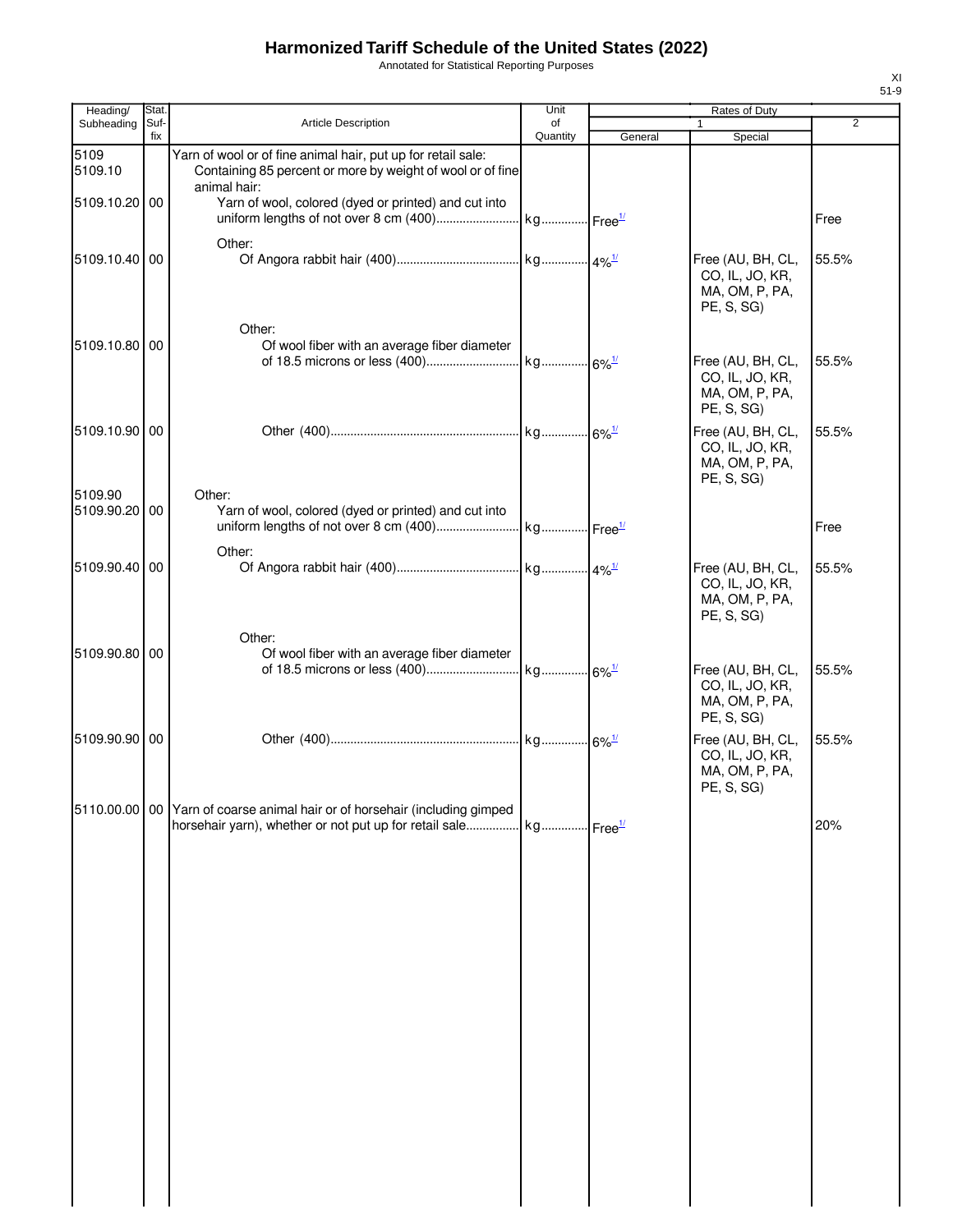Annotated for Statistical Reporting Purposes

| Heading/                 | Stat.       |                                                                                                                           | Unit                 | Rates of Duty         |                                                                      |                     |  |
|--------------------------|-------------|---------------------------------------------------------------------------------------------------------------------------|----------------------|-----------------------|----------------------------------------------------------------------|---------------------|--|
| Subheading               | Suf-<br>fix | Article Description                                                                                                       | of<br>Quantity       |                       | $\mathbf{1}$                                                         | $\overline{2}$      |  |
| 5111                     |             | Woven fabrics of carded wool or of carded fine animal hair:<br>Containing 85 percent or more by weight of wool or of fine |                      | General               | Special                                                              |                     |  |
| 5111.11<br>5111.11.20 00 |             | animal hair:<br>Of a weight not exceeding 300 $g/m^2$ :<br>Tapestry fabrics and upholstery fabrics of a weight            | kg                   |                       | Free (AU, BH, CL,<br>CO, IL, JO, KR,<br>MA, OM, P, PA,<br>PE, S, SG) | 68.5%               |  |
| 5111.11.30 00            |             | Other:<br>Hand-woven, with a loom width of less than                                                                      | $\mathsf{m}^2$<br>kg | $.10\%$ <sup>1/</sup> | Free (AU, BH, CL,<br>CO, IL, JO, KR,<br>MA, OM, P, PA,<br>PE, S, SG) | $$1.10/kg +$<br>60% |  |
| 5111.11.70               |             |                                                                                                                           |                      | $25\%$ <sup>12/</sup> | Free (AU, BH, CL,<br>CO, IL, JO, KR,<br>MA, OM, P, PA,               | 68.5%               |  |
|                          | 30          | Wholly or in part of fine animal hair                                                                                     | m <sup>2</sup><br>kg |                       | PE, S, SG)                                                           |                     |  |
|                          | 60          |                                                                                                                           | m <sup>2</sup><br>kg |                       |                                                                      |                     |  |
|                          |             |                                                                                                                           |                      |                       |                                                                      |                     |  |
|                          |             |                                                                                                                           |                      |                       |                                                                      |                     |  |
|                          |             |                                                                                                                           |                      |                       |                                                                      |                     |  |
|                          |             |                                                                                                                           |                      |                       |                                                                      |                     |  |
|                          |             |                                                                                                                           |                      |                       |                                                                      |                     |  |
|                          |             |                                                                                                                           |                      |                       |                                                                      |                     |  |
|                          |             |                                                                                                                           |                      |                       |                                                                      |                     |  |
|                          |             |                                                                                                                           |                      |                       |                                                                      |                     |  |
|                          |             |                                                                                                                           |                      |                       |                                                                      |                     |  |
|                          |             |                                                                                                                           |                      |                       |                                                                      |                     |  |
|                          |             |                                                                                                                           |                      |                       |                                                                      |                     |  |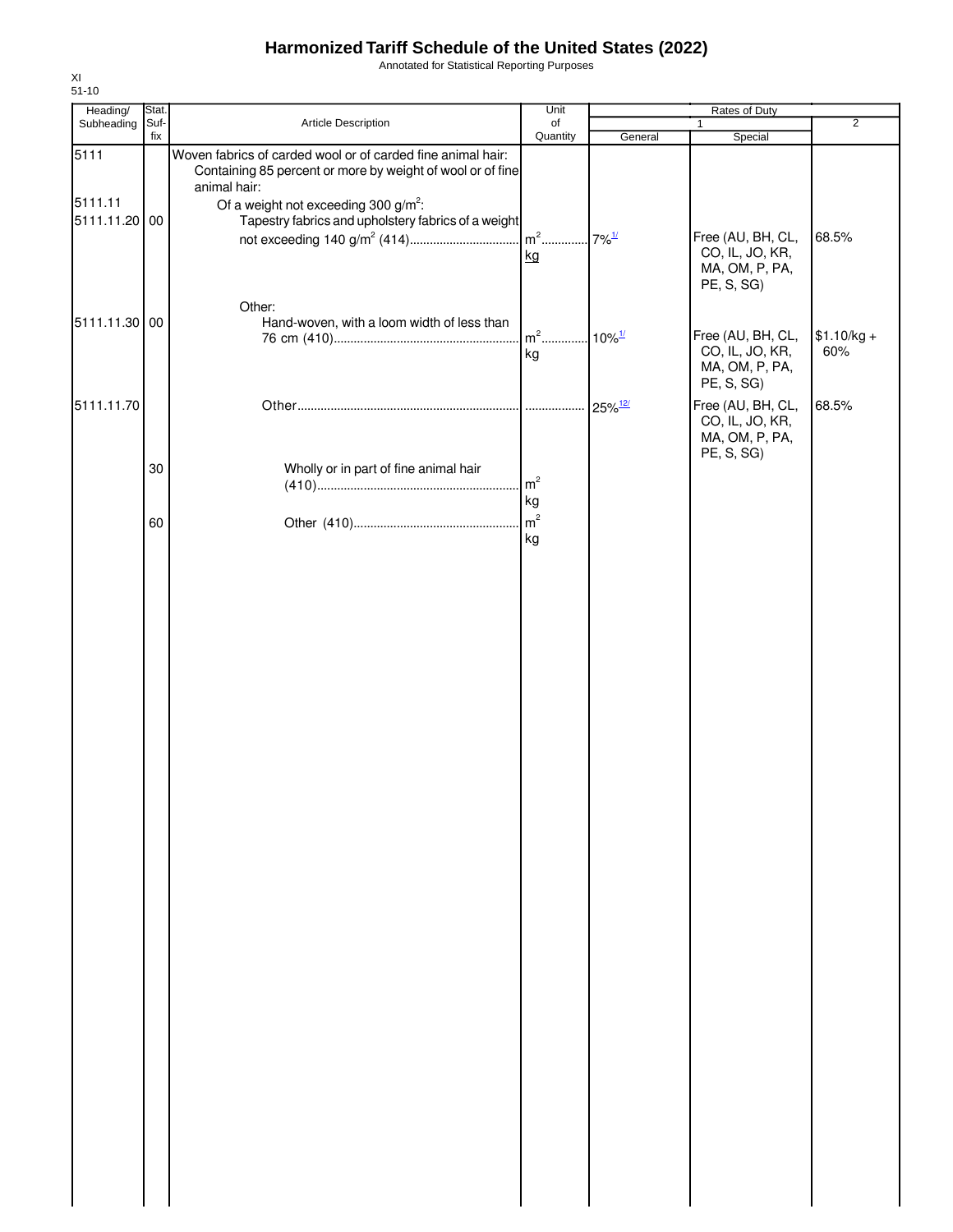Annotated for Statistical Reporting Purposes

| Heading/                                | Stat.       |                                                                                                                                                                                                                                                       | Unit                   |                       | Rates of Duty                                                                      |                       |
|-----------------------------------------|-------------|-------------------------------------------------------------------------------------------------------------------------------------------------------------------------------------------------------------------------------------------------------|------------------------|-----------------------|------------------------------------------------------------------------------------|-----------------------|
| Subheading                              | Suf-<br>fix | Article Description                                                                                                                                                                                                                                   | of<br>Quantity         | General               | $\mathbf{1}$<br>Special                                                            | 2                     |
| 5111 (con.)<br>5111.19<br>5111.19.10 00 |             | Woven fabrics of carded wool or of carded fine animal hair:<br>(con.)<br>Containing 85 percent or more by weight of wool or of fine<br>animal hair: (con.)<br>Other:<br>Tapestry fabrics and upholstery fabrics (414) m <sup>2</sup> 7% <sup>1/</sup> | kg                     |                       | Free (AU, BH, CL,<br>CO, IL, JO, KR,<br>MA, OM, P, PA,<br>PE, S, SG)               | 68.5%                 |
| 5111.19.20 00                           |             | Other:<br>Hand-woven, with a loom width of less than                                                                                                                                                                                                  | $m2$ .<br>kg           | $10\%$ <sup>1/</sup>  | Free (AU, BH, CL,<br>CO, IL, JO, KR,<br>MA, OM, P, PA,<br>PE, S, SG)               | $$1.10/kg +$<br>60%   |
| 5111.19.60                              |             |                                                                                                                                                                                                                                                       |                        | $25\%$ <sup>13/</sup> | Free (AU, BH, CL,<br>CO, IL, JO, KR,<br>MA, OM, P, PA,<br>PE, S, SG)               | 68.5%                 |
|                                         | 20          | Wholly or in part of fine animal hair:<br>Weighing not more than 400 $g/m^2$                                                                                                                                                                          | m <sup>2</sup><br>  kg |                       |                                                                                    |                       |
|                                         | 40          | Weighing more than 400 $g/m^2$                                                                                                                                                                                                                        | m <sup>2</sup><br>kg   |                       |                                                                                    |                       |
|                                         | 60          | Other:<br>Weighing not more than 400 $g/m^2$                                                                                                                                                                                                          | m <sup>2</sup><br>kg   |                       |                                                                                    |                       |
|                                         | 80          | Weighing more than 400 $g/m^2$                                                                                                                                                                                                                        | m <sup>2</sup><br>kg   |                       |                                                                                    |                       |
| 5111.20<br>5111.20.05 00                |             | Other, mixed mainly or solely with man-made filaments:<br>Tapestry fabrics and upholstery fabrics of a weight                                                                                                                                         | $m2$<br>kg             | $7\%$ <sup>1/</sup>   | Free (AU, BH, CL,<br>CO, IL, JO, KR,<br>MA, OM, P, PA,<br>PE, S, SG)               | 68.5%                 |
| 5111.20.10 00                           |             | Tapestry fabrics and upholstery fabrics of a weight not                                                                                                                                                                                               | $m2$ .<br>kg           | $7\%$ <sup>1/</sup>   | Free (AU, BH, CL,<br>CO, IL, JO, KR,<br>MA, OM, P, PA,                             | 68.5%                 |
| 5111.20.90 00                           |             |                                                                                                                                                                                                                                                       | $m2$ .<br>kg           | $25\%$ <sup>1/</sup>  | PE, S, SG)<br>Free (AU, BH, CL,<br>CO, IL, JO, KR,<br>MA, OM, P, PA,<br>PE, S, SG) | $48.5¢/kg +$<br>68.5% |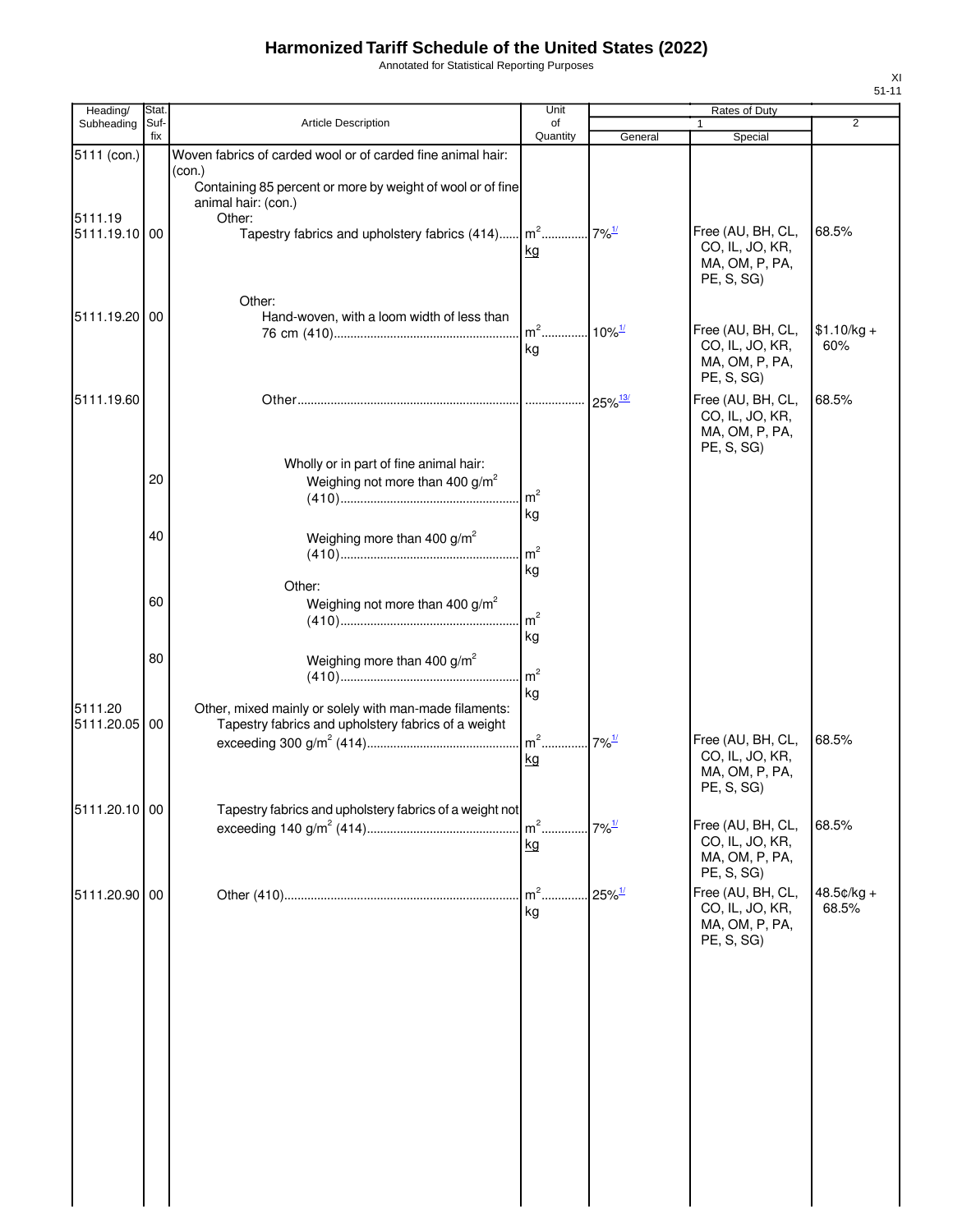Annotated for Statistical Reporting Purposes

| Heading/      | Stat.       |                                                             | Unit                              |                     | Rates of Duty                     |               |
|---------------|-------------|-------------------------------------------------------------|-----------------------------------|---------------------|-----------------------------------|---------------|
| Subheading    | Suf-<br>fix | <b>Article Description</b>                                  | of<br>Quantity                    | General             | $\mathbf{1}$<br>Special           | 2             |
| 5111 (con.)   |             | Woven fabrics of carded wool or of carded fine animal hair: |                                   |                     |                                   |               |
|               |             | (con.)                                                      |                                   |                     |                                   |               |
| 5111.30       |             | Other, mixed mainly or solely with man-made staple fibers:  |                                   |                     |                                   |               |
| 5111.30.05 00 |             | Tapestry fabrics and upholstery fabrics of a weight         |                                   |                     |                                   |               |
|               |             |                                                             | $m2$                              | $7\%$ <sup>1/</sup> | Free (AU, BH, CL,                 | 68.5%         |
|               |             |                                                             | kg                                |                     | CO, IL, JO, KR,<br>MA, OM, P, PA, |               |
|               |             |                                                             |                                   |                     | PE, S, SG                         |               |
| 5111.30.10 00 |             | Tapestry fabrics and upholstery fabrics of a weight not     |                                   |                     |                                   |               |
|               |             |                                                             |                                   |                     | Free (AU, BH, CL,                 | 68.5%         |
|               |             |                                                             | kg                                |                     | CO, IL, JO, KR,                   |               |
|               |             |                                                             |                                   |                     | MA, OM, P, PA,                    |               |
|               |             |                                                             |                                   |                     | PE, S, SG)                        |               |
| 5111.30.90 00 |             |                                                             |                                   |                     | Free (AU, BH, CL,                 | $48.5$ ¢/kg + |
|               |             |                                                             | ka                                |                     | CO, IL, JO, KR,<br>MA, OM, P, PA, | 68.5%         |
|               |             |                                                             |                                   |                     | PE, S, SG)                        |               |
| 5111.90       |             | Other:                                                      |                                   |                     |                                   |               |
| 5111.90.30 00 |             | Containing 30 percent or more by weight of silk or silk     |                                   |                     |                                   |               |
|               |             |                                                             | m <sup>2</sup> 6.9% <sup>1/</sup> |                     | Free (AU, BH, CL,                 | 80%           |
|               |             |                                                             | kg                                |                     | CO, IL, JO, KR,<br>MA, OM, P, PA, |               |
|               |             |                                                             |                                   |                     | PE, S, SG)                        |               |
|               |             | Other:                                                      |                                   |                     |                                   |               |
| 5111.90.40 00 |             | Tapestry fabrics and upholstery fabrics of a weight         |                                   |                     |                                   |               |
|               |             |                                                             |                                   | $7\%$ <sup>1/</sup> | Free (AU, BH, CL,                 | 68.5%         |
|               |             |                                                             | kg                                |                     | CO, IL, JO, KR,                   |               |
|               |             |                                                             |                                   |                     | MA, OM, P, PA,                    |               |
|               |             |                                                             |                                   |                     | PE, S, SG)                        |               |
| 5111.90.50 00 |             | Tapestry fabrics and upholstery fabrics of a weight         |                                   |                     |                                   |               |
|               |             |                                                             |                                   |                     | Free (AU, BH, CL,                 | 68.5%         |
|               |             |                                                             | kg                                |                     | CO, IL, JO, KR,<br>MA, OM, P, PA, |               |
|               |             |                                                             |                                   |                     | PE, S, SG)                        |               |
| 5111.90.90 00 |             |                                                             |                                   |                     | Free (AU, BH, CL,                 | 68.5%         |
|               |             |                                                             | kg                                |                     | CO, IL, JO, KR,                   |               |
|               |             |                                                             |                                   |                     | MA, OM, P, PA,                    |               |
|               |             |                                                             |                                   |                     | PE, S, SG)                        |               |
|               |             |                                                             |                                   |                     |                                   |               |
|               |             |                                                             |                                   |                     |                                   |               |
|               |             |                                                             |                                   |                     |                                   |               |
|               |             |                                                             |                                   |                     |                                   |               |
|               |             |                                                             |                                   |                     |                                   |               |
|               |             |                                                             |                                   |                     |                                   |               |
|               |             |                                                             |                                   |                     |                                   |               |
|               |             |                                                             |                                   |                     |                                   |               |
|               |             |                                                             |                                   |                     |                                   |               |
|               |             |                                                             |                                   |                     |                                   |               |
|               |             |                                                             |                                   |                     |                                   |               |
|               |             |                                                             |                                   |                     |                                   |               |
|               |             |                                                             |                                   |                     |                                   |               |
|               |             |                                                             |                                   |                     |                                   |               |
|               |             |                                                             |                                   |                     |                                   |               |
|               |             |                                                             |                                   |                     |                                   |               |
|               |             |                                                             |                                   |                     |                                   |               |
|               |             |                                                             |                                   |                     |                                   |               |
|               |             |                                                             |                                   |                     |                                   |               |
|               |             |                                                             |                                   |                     |                                   |               |
|               |             |                                                             |                                   |                     |                                   |               |
|               |             |                                                             |                                   |                     |                                   |               |
|               |             |                                                             |                                   |                     |                                   |               |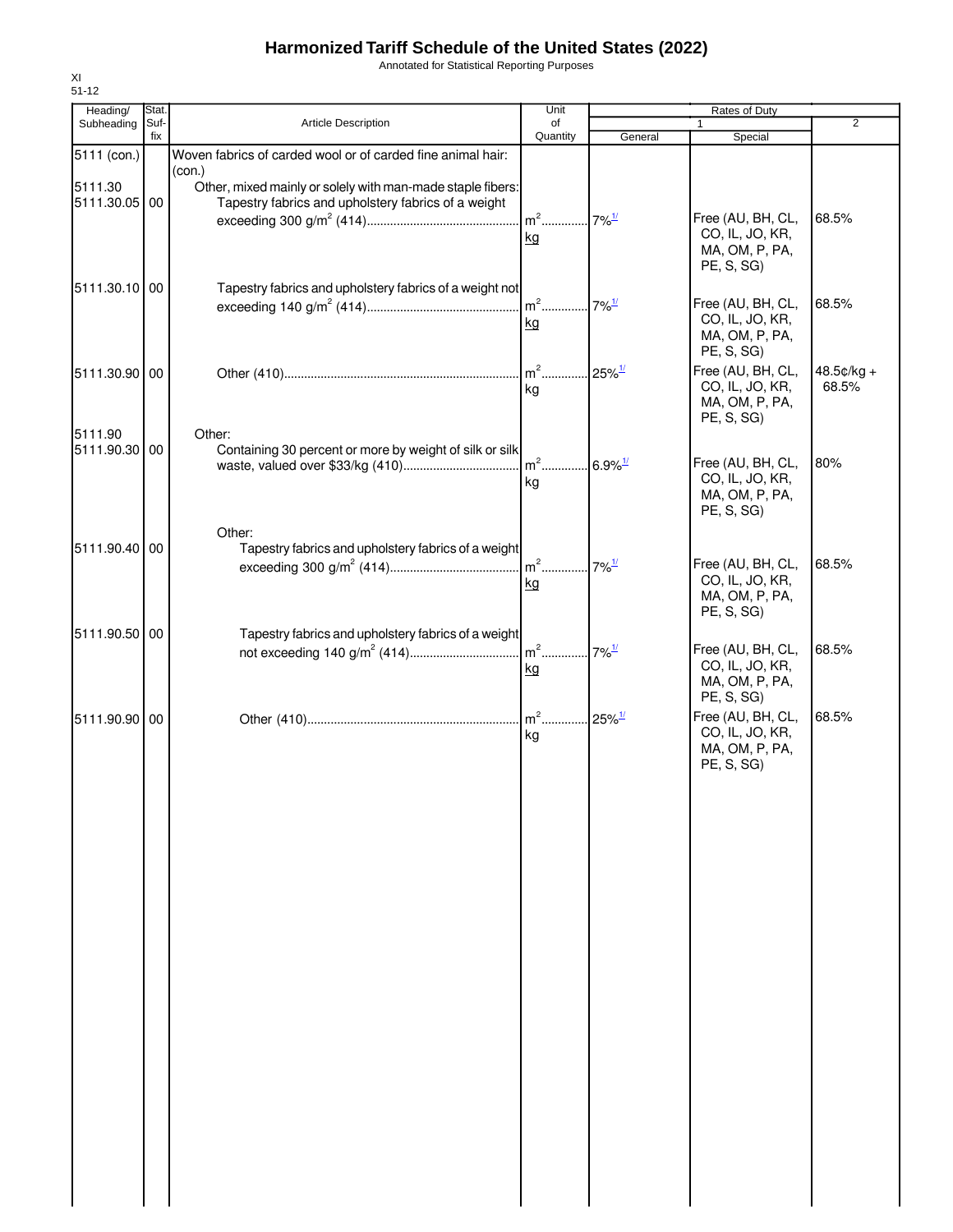Annotated for Statistical Reporting Purposes

| Heading/                 | Stat.       |                                                                                                                                           | Unit           |                       | Rates of Duty                                          |                |
|--------------------------|-------------|-------------------------------------------------------------------------------------------------------------------------------------------|----------------|-----------------------|--------------------------------------------------------|----------------|
| Subheading               | Suf-<br>fix | Article Description                                                                                                                       | of<br>Quantity | General               | $\mathbf{1}$<br>Special                                | $\overline{2}$ |
| 5112                     |             | Woven fabrics of combed wool or of combed fine animal hair:<br>Containing 85 percent or more by weight of wool or of fine<br>animal hair: |                |                       |                                                        |                |
| 5112.11<br>5112.11.10 00 |             | Of a weight not exceeding $200g/m^2$ :<br>Tapestry fabrics and upholstery fabrics of a weight                                             | kg             |                       | Free (AU, BH, CL,<br>CO, IL, JO, KR,<br>MA, OM, P, PA, | 68.5%          |
| 5112.11.30               |             | Other:<br>Of wool yarns with an average fiber diameter                                                                                    |                |                       | PE, S, SG)<br>Free (AU, BH, CL,<br>CO, IL, JO, KR,     | 68.5%          |
|                          | 30          | Containing fine animal hair (410) m <sup>2</sup>                                                                                          | kg             |                       | MA, OM, P, PA,<br>PE, S, SG)                           |                |
| 5112.11.60               | 60          |                                                                                                                                           | kg             | $25\%$ <sup>14/</sup> | Free (AU, BH, CL,<br>CO, IL, JO, KR,                   | 68.5%          |
|                          | 30          | Wholly or in part of fine animal hair                                                                                                     | m <sup>2</sup> |                       | MA, OM, P, PA,<br>PE, S, SG)                           |                |
|                          | 60          |                                                                                                                                           | kg<br>kg       |                       |                                                        |                |
|                          |             |                                                                                                                                           |                |                       |                                                        |                |
|                          |             |                                                                                                                                           |                |                       |                                                        |                |
|                          |             |                                                                                                                                           |                |                       |                                                        |                |
|                          |             |                                                                                                                                           |                |                       |                                                        |                |
|                          |             |                                                                                                                                           |                |                       |                                                        |                |
|                          |             |                                                                                                                                           |                |                       |                                                        |                |
|                          |             |                                                                                                                                           |                |                       |                                                        |                |
|                          |             |                                                                                                                                           |                |                       |                                                        |                |
|                          |             |                                                                                                                                           |                |                       |                                                        |                |
|                          |             |                                                                                                                                           |                |                       |                                                        |                |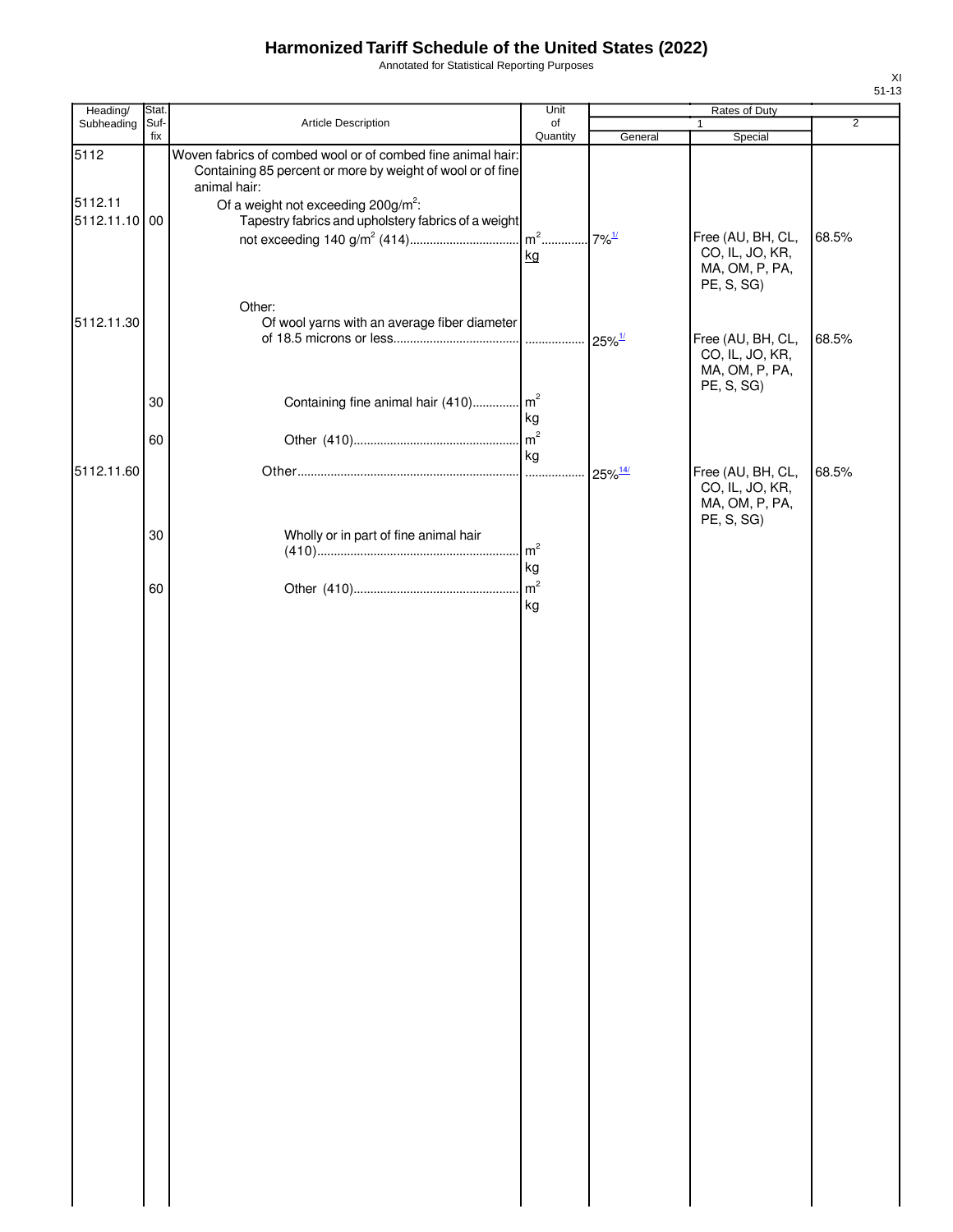Annotated for Statistical Reporting Purposes

| Heading/<br>Subheading | Stat. |                                                                               | Unit      |         | Rates of Duty                        |                |
|------------------------|-------|-------------------------------------------------------------------------------|-----------|---------|--------------------------------------|----------------|
|                        | Suf-  | Article Description                                                           | $\circ$ f |         | 1                                    | $\overline{2}$ |
| 5112 (con.)            | fix   | Woven fabrics of combed wool or of combed fine animal hair:                   | Quantity  | General | Special                              |                |
|                        |       | (con.)                                                                        |           |         |                                      |                |
|                        |       | Containing 85 percent or more by weight of wool or of fine                    |           |         |                                      |                |
|                        |       | animal hair: (con.)                                                           |           |         |                                      |                |
| 5112.19                |       | Other:                                                                        |           |         |                                      |                |
| 5112.19.20 00          |       | Tapestry fabrics and upholstery fabrics (414) m <sup>2</sup> 7% <sup>1/</sup> |           |         | Free (AU, BH, CL,<br>CO, IL, JO, KR, | 68.5%          |
|                        |       |                                                                               | kg        |         | MA, OM, P, PA,                       |                |
|                        |       |                                                                               |           |         | PE, S, SG)                           |                |
|                        |       |                                                                               |           |         |                                      |                |
|                        |       |                                                                               |           |         |                                      |                |
|                        |       |                                                                               |           |         |                                      |                |
|                        |       |                                                                               |           |         |                                      |                |
|                        |       |                                                                               |           |         |                                      |                |
|                        |       |                                                                               |           |         |                                      |                |
|                        |       |                                                                               |           |         |                                      |                |
|                        |       |                                                                               |           |         |                                      |                |
|                        |       |                                                                               |           |         |                                      |                |
|                        |       |                                                                               |           |         |                                      |                |
|                        |       |                                                                               |           |         |                                      |                |
|                        |       |                                                                               |           |         |                                      |                |
|                        |       |                                                                               |           |         |                                      |                |
|                        |       |                                                                               |           |         |                                      |                |
|                        |       |                                                                               |           |         |                                      |                |
|                        |       |                                                                               |           |         |                                      |                |
|                        |       |                                                                               |           |         |                                      |                |
|                        |       |                                                                               |           |         |                                      |                |
|                        |       |                                                                               |           |         |                                      |                |
|                        |       |                                                                               |           |         |                                      |                |
|                        |       |                                                                               |           |         |                                      |                |
|                        |       |                                                                               |           |         |                                      |                |
|                        |       |                                                                               |           |         |                                      |                |
|                        |       |                                                                               |           |         |                                      |                |
|                        |       |                                                                               |           |         |                                      |                |
|                        |       |                                                                               |           |         |                                      |                |
|                        |       |                                                                               |           |         |                                      |                |
|                        |       |                                                                               |           |         |                                      |                |
|                        |       |                                                                               |           |         |                                      |                |
|                        |       |                                                                               |           |         |                                      |                |
|                        |       |                                                                               |           |         |                                      |                |
|                        |       |                                                                               |           |         |                                      |                |
|                        |       |                                                                               |           |         |                                      |                |
|                        |       |                                                                               |           |         |                                      |                |
|                        |       |                                                                               |           |         |                                      |                |
|                        |       |                                                                               |           |         |                                      |                |
|                        |       |                                                                               |           |         |                                      |                |
|                        |       |                                                                               |           |         |                                      |                |
|                        |       |                                                                               |           |         |                                      |                |
|                        |       |                                                                               |           |         |                                      |                |
|                        |       |                                                                               |           |         |                                      |                |
|                        |       |                                                                               |           |         |                                      |                |
|                        |       |                                                                               |           |         |                                      |                |
|                        |       |                                                                               |           |         |                                      |                |
|                        |       |                                                                               |           |         |                                      |                |
|                        |       |                                                                               |           |         |                                      |                |
|                        |       |                                                                               |           |         |                                      |                |
|                        |       |                                                                               |           |         |                                      |                |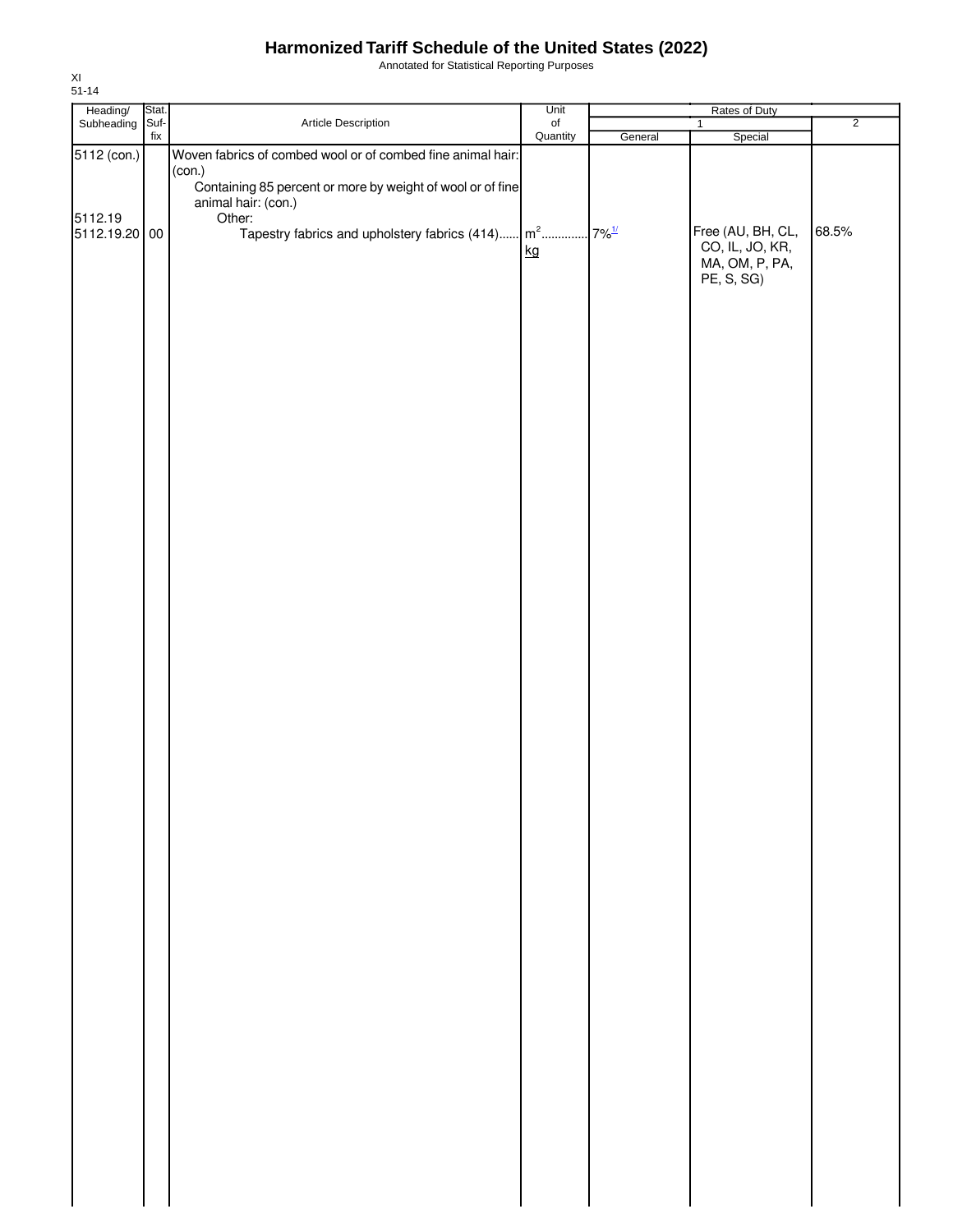Annotated for Statistical Reporting Purposes

| Heading/          | Stat.       |                                                                                                    | Unit                 | Rates of Duty         |                                                                      |                |  |
|-------------------|-------------|----------------------------------------------------------------------------------------------------|----------------------|-----------------------|----------------------------------------------------------------------|----------------|--|
| Subheading        | Suf-<br>fix | Article Description                                                                                | of<br>Quantity       | General               | $\mathbf{1}$<br>Special                                              | $\overline{2}$ |  |
| 5112 (con.)       |             | Woven fabrics of combed wool or of combed fine animal hair:<br>(con.)                              |                      |                       |                                                                      |                |  |
| 5112.19<br>(con.) |             | Containing 85 percent or more by weight of wool or of fine<br>animal hair: (con.)<br>Other: (con.) |                      |                       |                                                                      |                |  |
| 5112.19.60        |             | Other:<br>Of wool yarns with an average fiber diameter                                             |                      |                       | Free (AU, BH, CL,                                                    | 68.5%          |  |
|                   | 10          | Containing fine animal hair:<br>Weighing not more than 270 g/m <sup>2</sup>                        |                      |                       | CO, IL, JO, KR,<br>MA, OM, P, PA,<br>PE, S, SG)                      |                |  |
|                   |             |                                                                                                    | m <sup>2</sup><br>kg |                       |                                                                      |                |  |
|                   | 20          | Weighing more than 270 g/m <sup>2</sup> but not<br>more than 340 g/m <sup>2</sup> (410)            | m <sup>2</sup><br>kg |                       |                                                                      |                |  |
|                   | 30          | Weighing more than 340 $g/m^2$                                                                     | m <sup>2</sup><br>kg |                       |                                                                      |                |  |
|                   | 40          | Other:<br>Weighing not more than 270 g/m <sup>2</sup>                                              | m <sup>2</sup><br>kg |                       |                                                                      |                |  |
|                   | 50          | Weighing more than 270 g/m <sup>2</sup> but not<br>more than 340 $g/m^2$ (410)                     | $\mathsf{m}^2$<br>kg |                       |                                                                      |                |  |
|                   | 60          | Weighing more than 340 g/m <sup>2</sup>                                                            | m <sup>2</sup><br>kg |                       |                                                                      |                |  |
| 5112.19.95        |             |                                                                                                    | $\cdots$             | $25\%$ <sup>15/</sup> | Free (AU, BH, CL,<br>CO, IL, JO, KR,<br>MA, OM, P, PA,<br>PE, S, SG) | 68.5%          |  |
|                   | 10          | Wholly or in part of fine animal hair:<br>Weighing not more than 270 g/m <sup>2</sup>              | m <sup>2</sup><br>kg |                       |                                                                      |                |  |
|                   | 20          | Weighing more than 270 g/m <sup>2</sup> but not<br>more than 340 $g/m^2$ (410)                     | m <sup>2</sup><br>kg |                       |                                                                      |                |  |
|                   | 30          | Weighing more than 340 g/m <sup>2</sup>                                                            | m <sup>2</sup><br>kg |                       |                                                                      |                |  |
|                   | 40          | Other:<br>Weighing not more than 270 g/m <sup>2</sup>                                              | m <sup>2</sup><br>kg |                       |                                                                      |                |  |
|                   | 50          | Weighing more than 270 g/m <sup>2</sup> but not<br>more than 340 $g/m^2$ (410)                     | m <sup>2</sup><br>kg |                       |                                                                      |                |  |
|                   | 60          | Weighing more than 340 $g/m^2$                                                                     | m <sup>2</sup><br>kg |                       |                                                                      |                |  |
|                   |             |                                                                                                    |                      |                       |                                                                      |                |  |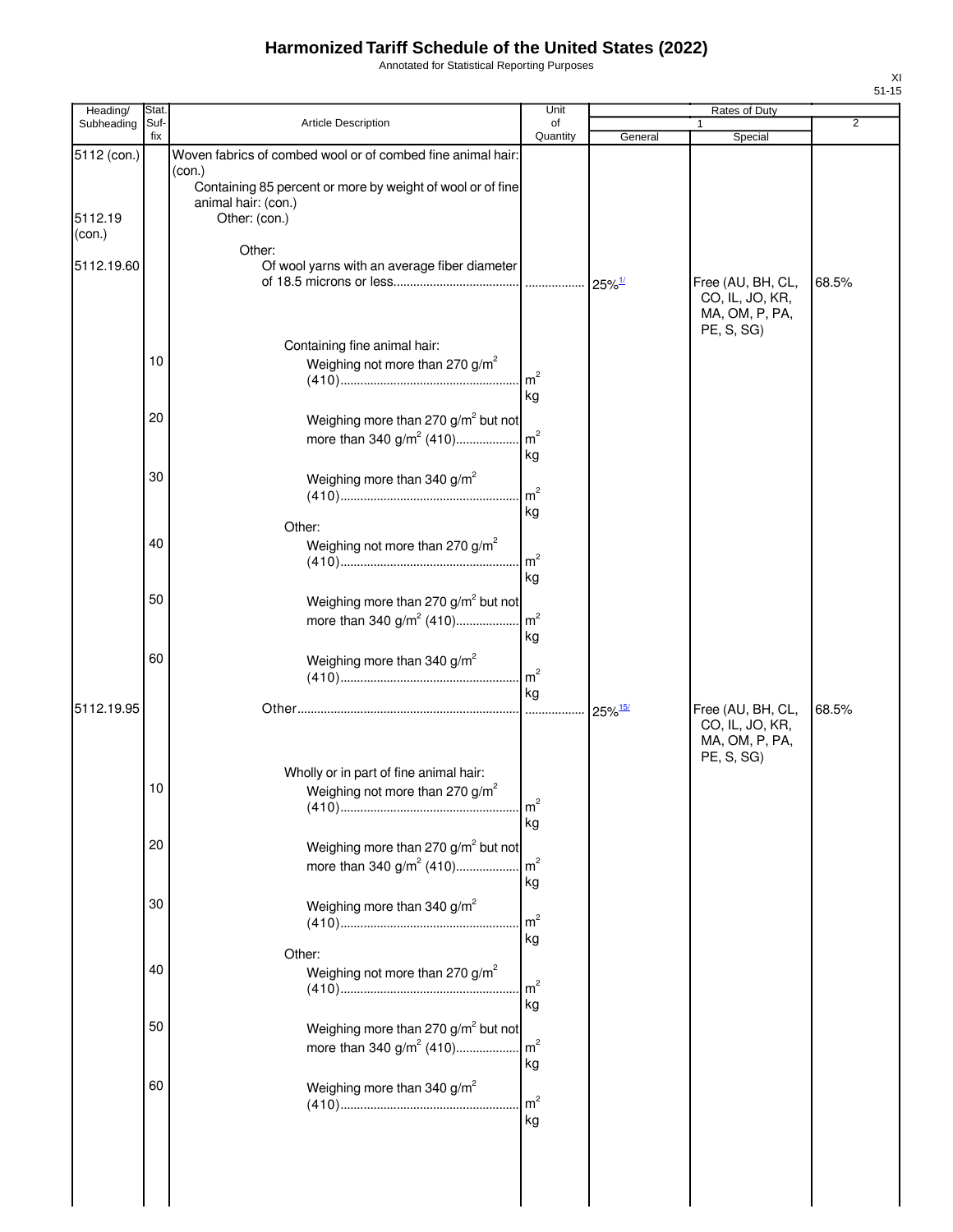Annotated for Statistical Reporting Purposes

| Heading/      | Stat.       |                                                             | Unit           |                      | Rates of Duty                |                |
|---------------|-------------|-------------------------------------------------------------|----------------|----------------------|------------------------------|----------------|
| Subheading    | Suf-<br>fix | Article Description                                         | of<br>Quantity |                      | 1                            | $\overline{2}$ |
| 5112 (con.)   |             | Woven fabrics of combed wool or of combed fine animal hair: |                | General              | Special                      |                |
|               |             | (con.)                                                      |                |                      |                              |                |
| 5112.20       |             | Other, mixed mainly or solely with man-made filaments:      |                |                      |                              |                |
| 5112.20.10 00 |             | Tapestry fabrics and upholstery fabrics of a weight         |                |                      |                              |                |
|               |             |                                                             | $m^2$          | $7\%$ <sup>1/</sup>  | Free (AU, BH, CL,            | 68.5%          |
|               |             |                                                             | kg             |                      | CO, IL, JO, KR,              |                |
|               |             |                                                             |                |                      | MA, OM, P, PA,<br>PE, S, SG) |                |
|               |             |                                                             |                |                      |                              |                |
| 5112.20.20    | 00          | Tapestry fabrics and upholstery fabrics of a weight not     | $m2$           | $7\%$ <sup>1/</sup>  | Free (AU, BH, CL,            | 68.5%          |
|               |             |                                                             | kg             |                      | CO, IL, JO, KR,              |                |
|               |             |                                                             |                |                      | MA, OM, P, PA,               |                |
|               |             |                                                             |                |                      | PE, S, SG)                   |                |
| 5112.20.30 00 |             |                                                             | $m2$ .         | $25\%$ <sup>1/</sup> | Free (AU, BH, CL,            | $48.5¢/kg +$   |
|               |             |                                                             | kg             |                      | CO, IL, JO, KR,              | 68.5%          |
|               |             |                                                             |                |                      | MA, OM, P, PA,               |                |
| 5112.30       |             | Other, mixed mainly or solely with man-made staple fibers:  |                |                      | PE, S, SG)                   |                |
| 5112.30.10 00 |             | Tapestry fabrics and upholstery fabrics of a weight         |                |                      |                              |                |
|               |             |                                                             | $m2$           | $.7\%$ <sup>1/</sup> | Free (AU, BH, CL,            | 68.5%          |
|               |             |                                                             | kg             |                      | CO, IL, JO, KR,              |                |
|               |             |                                                             |                |                      | MA, OM, P, PA,               |                |
|               |             |                                                             |                |                      | PE, S, SG)                   |                |
| 5112.30.20 00 |             | Tapestry fabrics and upholstery fabrics of a weight not     |                |                      |                              |                |
|               |             |                                                             | $m2$           | $7\%$ <sup>1/</sup>  | Free (AU, BH, CL,            | 68.5%          |
|               |             |                                                             | kg             |                      | CO, IL, JO, KR,              |                |
|               |             |                                                             |                |                      | MA, OM, P, PA,<br>PE, S, SG) |                |
|               |             |                                                             | $m2$           | $25\%$ <sup>1/</sup> | Free (AU, BH, CL,            | $48.5¢/kg +$   |
| 5112.30.30 00 |             |                                                             | kg             |                      | CO, IL, JO, KR,              | 68.5%          |
|               |             |                                                             |                |                      | MA, OM, P, PA,               |                |
|               |             |                                                             |                |                      | PE, S, SG)                   |                |
|               |             |                                                             |                |                      |                              |                |
|               |             |                                                             |                |                      |                              |                |
|               |             |                                                             |                |                      |                              |                |
|               |             |                                                             |                |                      |                              |                |
|               |             |                                                             |                |                      |                              |                |
|               |             |                                                             |                |                      |                              |                |
|               |             |                                                             |                |                      |                              |                |
|               |             |                                                             |                |                      |                              |                |
|               |             |                                                             |                |                      |                              |                |
|               |             |                                                             |                |                      |                              |                |
|               |             |                                                             |                |                      |                              |                |
|               |             |                                                             |                |                      |                              |                |
|               |             |                                                             |                |                      |                              |                |
|               |             |                                                             |                |                      |                              |                |
|               |             |                                                             |                |                      |                              |                |
|               |             |                                                             |                |                      |                              |                |
|               |             |                                                             |                |                      |                              |                |
|               |             |                                                             |                |                      |                              |                |
|               |             |                                                             |                |                      |                              |                |
|               |             |                                                             |                |                      |                              |                |
|               |             |                                                             |                |                      |                              |                |
|               |             |                                                             |                |                      |                              |                |
|               |             |                                                             |                |                      |                              |                |
|               |             |                                                             |                |                      |                              |                |
|               |             |                                                             |                |                      |                              |                |
|               |             |                                                             |                |                      |                              |                |
|               |             |                                                             |                |                      |                              |                |
|               |             |                                                             |                |                      |                              |                |
|               |             |                                                             |                |                      |                              |                |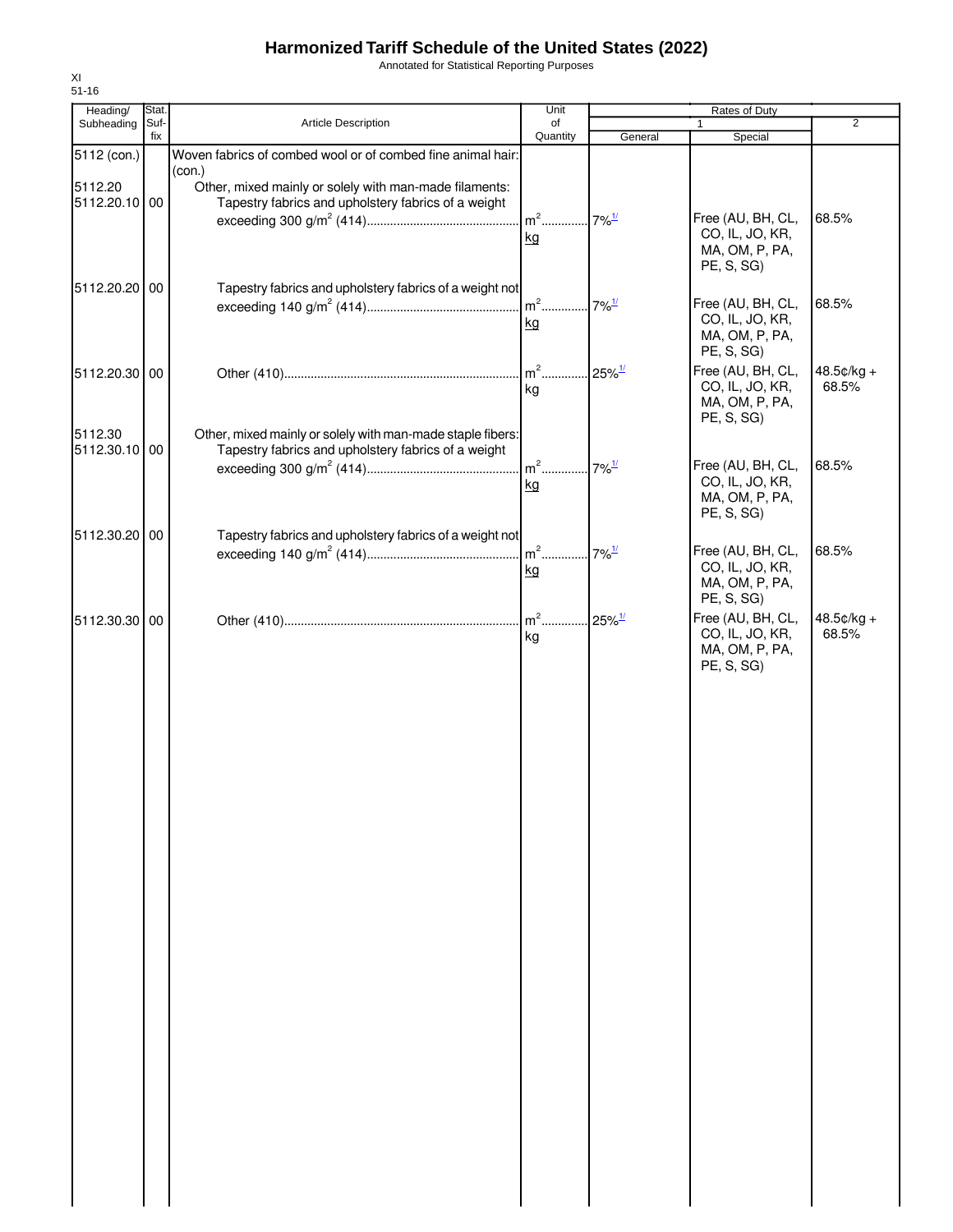Annotated for Statistical Reporting Purposes

| ٠<br>۰. |  |  |  |
|---------|--|--|--|

| Heading/                 | Stat.       |                                                                             | Unit                 | Rates of Duty          |                                                                                    |                |
|--------------------------|-------------|-----------------------------------------------------------------------------|----------------------|------------------------|------------------------------------------------------------------------------------|----------------|
| Subheading               | Suf-<br>fix | Article Description                                                         | of<br>Quantity       | General                | Special                                                                            | $\overline{2}$ |
| 5112 (con.)              |             | Woven fabrics of combed wool or of combed fine animal hair:                 |                      |                        |                                                                                    |                |
| 5112.90<br>5112.90.30 00 |             | (con.)<br>Other:<br>Containing 30 percent or more by weight of silk or silk | $m2$<br>kg           | $.6.9\%$ <sup>1/</sup> | Free (AU, BH, CL,<br>CO, IL, JO, KR,<br>MA, OM, P, PA,                             | 80%            |
| 5112.90.40 00            |             | Other:<br>Tapestry fabrics and upholstery fabrics of a weight               | $m2$<br>kg           | $7\%$ <sup>1/</sup>    | PE, S, SG)<br>Free (AU, BH, CL,<br>CO, IL, JO, KR,<br>MA, OM, P, PA,<br>PE, S, SG) | 68.5%          |
| 5112.90.50 00            |             | Tapestry fabrics and upholstery fabrics of a weight                         | kg                   | $7\%$ <sup>1/</sup>    | Free (AU, BH, CL,<br>CO, IL, JO, KR,<br>MA, OM, P, PA,<br>PE, S, SG)               | 68.5%          |
| 5112.90.90               |             |                                                                             | .                    | $25\%$ <sup>1/</sup>   | Free (AU, BH, CL,<br>CO, IL, JO, KR,<br>MA, OM, P, PA,                             | 68.5%          |
|                          | 10          | Mixed mainly or solely with cotton (410) m <sup>2</sup>                     | kg                   |                        | PE, S, SG)                                                                         |                |
|                          | 90          |                                                                             | m <sup>2</sup><br>kg |                        |                                                                                    |                |
|                          |             | 5113.00.00 00 Woven fabrics of coarse animal hair or of horsehair           | $m2$ .<br>kg         | $2.7\%$ <sup>1/</sup>  | Free (A, AU, BH, CL, 40%<br>CO, D, E, IL, JO,<br>KR, MA, OM, P,<br>PA, PE, S, SG)  |                |
|                          |             |                                                                             |                      |                        |                                                                                    |                |
|                          |             |                                                                             |                      |                        |                                                                                    |                |
|                          |             |                                                                             |                      |                        |                                                                                    |                |
|                          |             |                                                                             |                      |                        |                                                                                    |                |
|                          |             |                                                                             |                      |                        |                                                                                    |                |
|                          |             |                                                                             |                      |                        |                                                                                    |                |
|                          |             |                                                                             |                      |                        |                                                                                    |                |